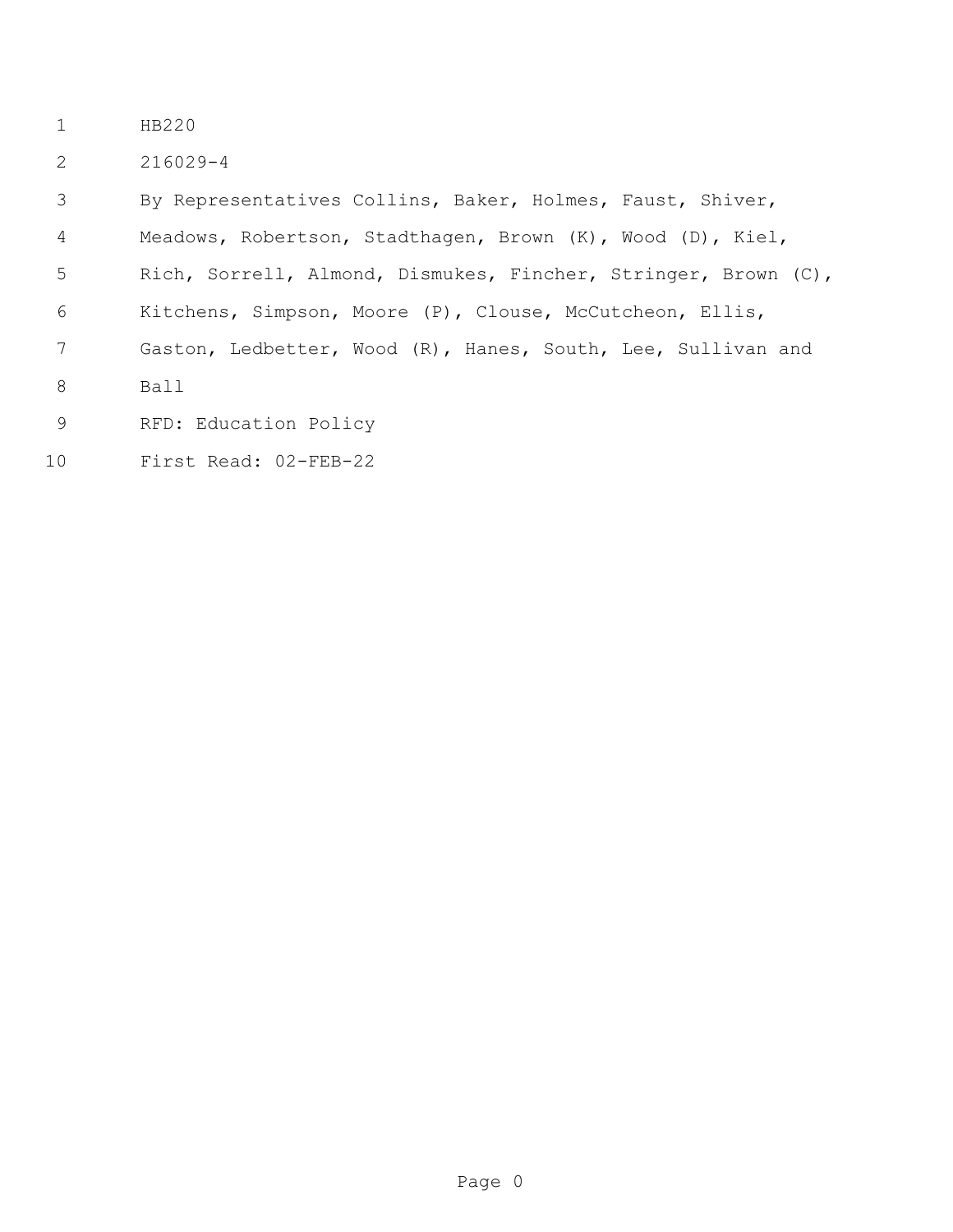| $\mathbf 1$ |                                                                |  |  |  |
|-------------|----------------------------------------------------------------|--|--|--|
| 2           | ENROLLED, An Act,                                              |  |  |  |
| 3           | Relating to the Alabama Literacy Act; to amend                 |  |  |  |
| 4           | Sections 16-6G-2, 16-6G-3, 16-6G-4, and 16-6G-5, Code of       |  |  |  |
| 5           | Alabama 1975, to provide further for definitions, the          |  |  |  |
| 6           | membership and duties of the Literacy Task Force, the duties   |  |  |  |
| 7           | and functioning of the Alabama Committee on Grade Level        |  |  |  |
| 8           | Reading, and good cause exemptions from retention.             |  |  |  |
| 9           | BE IT ENACTED BY THE LEGISLATURE OF ALABAMA:                   |  |  |  |
| 10          | Section 1. Sections 16-6G-2, 16-6G-3, 16-6G-4, and             |  |  |  |
| 11          | 16-6G-5 of the Code of Alabama 1975, are amended to read as    |  |  |  |
| 12          | follows:                                                       |  |  |  |
| 13          | $"$ \$16-6G-2.                                                 |  |  |  |
| 14          | "For the purposes of this chapter, the following               |  |  |  |
| 15          | terms shall have the following meanings:                       |  |  |  |
| 16          | "(1) ALPHABETIC PRINCIPLE. The ability to accurately           |  |  |  |
| 17          | apply knowledge of the relationship between letters and sounds |  |  |  |
| 18          | during the acts of encoding and decoding.                      |  |  |  |
| 19          | "(2) COMPREHENSION. The ability to read and process            |  |  |  |
| 20          | text and understand its meaning.                               |  |  |  |
| 21          | "(3) DECODING. The act of applying knowledge of the            |  |  |  |
| 22          | alphabetic principle to correctly pronounce written words.     |  |  |  |
| 23          | "(4) DYSLEXIA. A specific learning challenge or                |  |  |  |
| 24          | disability that is neurological in origin. It is characterized |  |  |  |
| 25          | by difficulties with accurate or fluent, or both, word         |  |  |  |
|             |                                                                |  |  |  |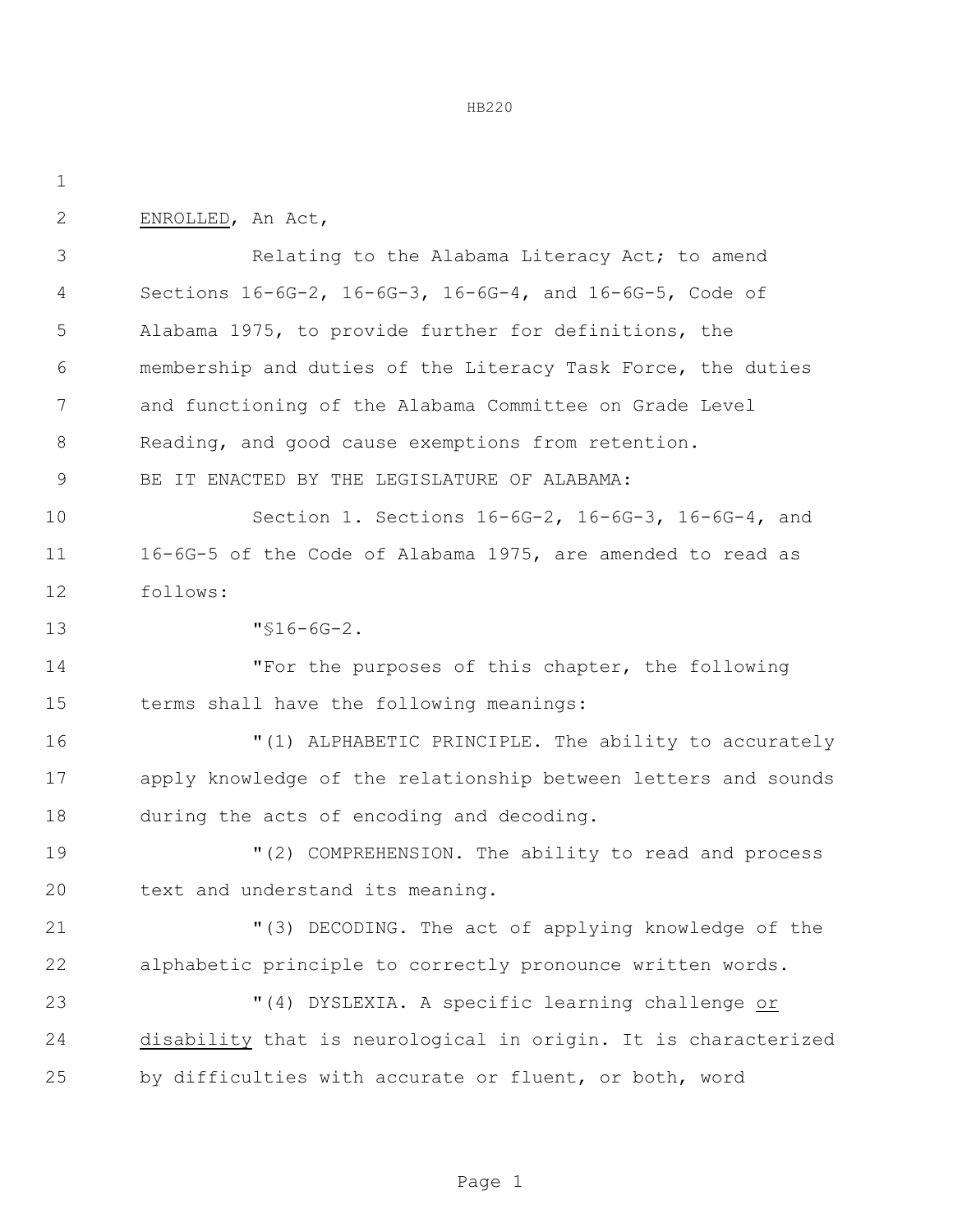recognition and by poor spelling and decoding abilities, which typically result from a deficit in the phonological component of language that is often unexpected in relation to other cognitive abilities and the provision of effective classroom instruction.

 "(5) ENCODING. The act and process of using knowledge of the relationships between sounds and letters to 8 spell and write words.

9 "(6) FLUENCY. The ability to read with accuracy, 10 appropriate rate, and proper expression.

**11 "**(7) PHONEMIC AWARENESS. The ability to hear, identify, and manipulate individual sounds. Phonemic awareness 13 is an auditory activity.

 "(8) PHONICS. The relationships between the letters of written language and the individual sounds of spoken language including syllable types, morphology of Greek and Latin roots, and multisyllabic words.

 "(9) PHONOLOGICAL AWARENESS. The general understanding of the sound structure of words and sentences.

 "(10) TASK FORCE. The Literacy Task Force created under Section 16-6G-3.

**"**(10)(11) VOCABULARY. The body of written or oral language known to an individual.

"§16-6G-3.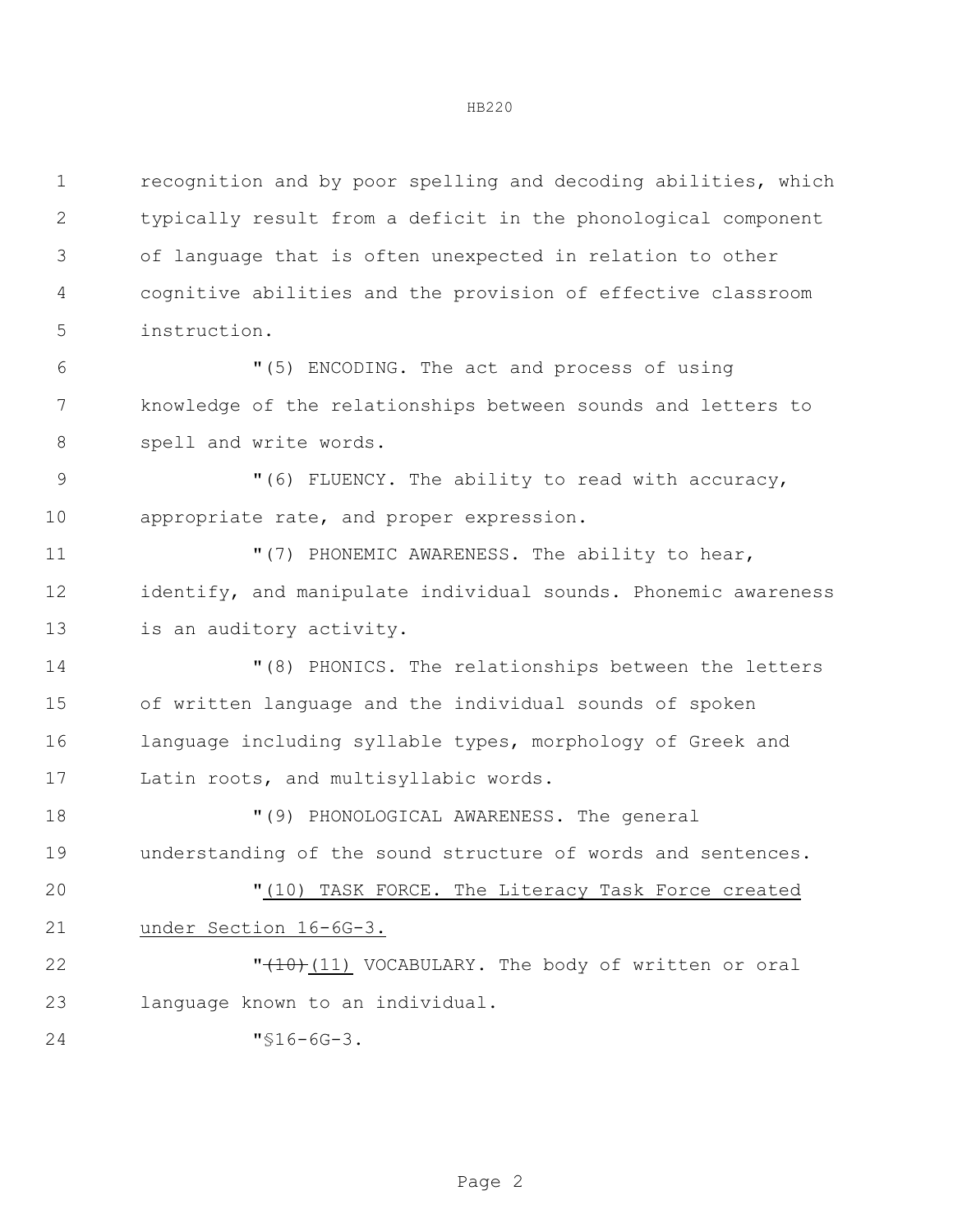"(a) The State Superintendent of Education shall 2 convene a standing task force Literacy Task Force by December 1, 2019, to provide recommendations for comprehensive core reading and reading intervention programs, a state continuum of teacher development for approved science of reading pursuant to subsection (e) of Section 16-6G-6, and an annual list of vetted and approved assessments that are valid and reliable reading screening, formative, and diagnostic assessment systems for selection and use by local education agencies. The task force shall meet in regular session at 11 least twice a year and shall function independently. All appointing authorities shall coordinate their appointments so 13 that diversity of gender, race, and geographical areas is reflective of the makeup of this state. The membership of the task force shall include all of the following appointees, each of whom shall have at least three years of experience with scientifically based reading instruction:

 "(1) Two public K-12 teachers appointed by the Executive Director of the Alabama Education Association.

 "(2) One public K-12 special education teacher appointed by the State Superintendent of Education.

 "(3) Three Certified Academic Dyslexia Therapists, who have been certified for a minimum of three years, appointed by the Alabama Branch of the International Dyslexia Association.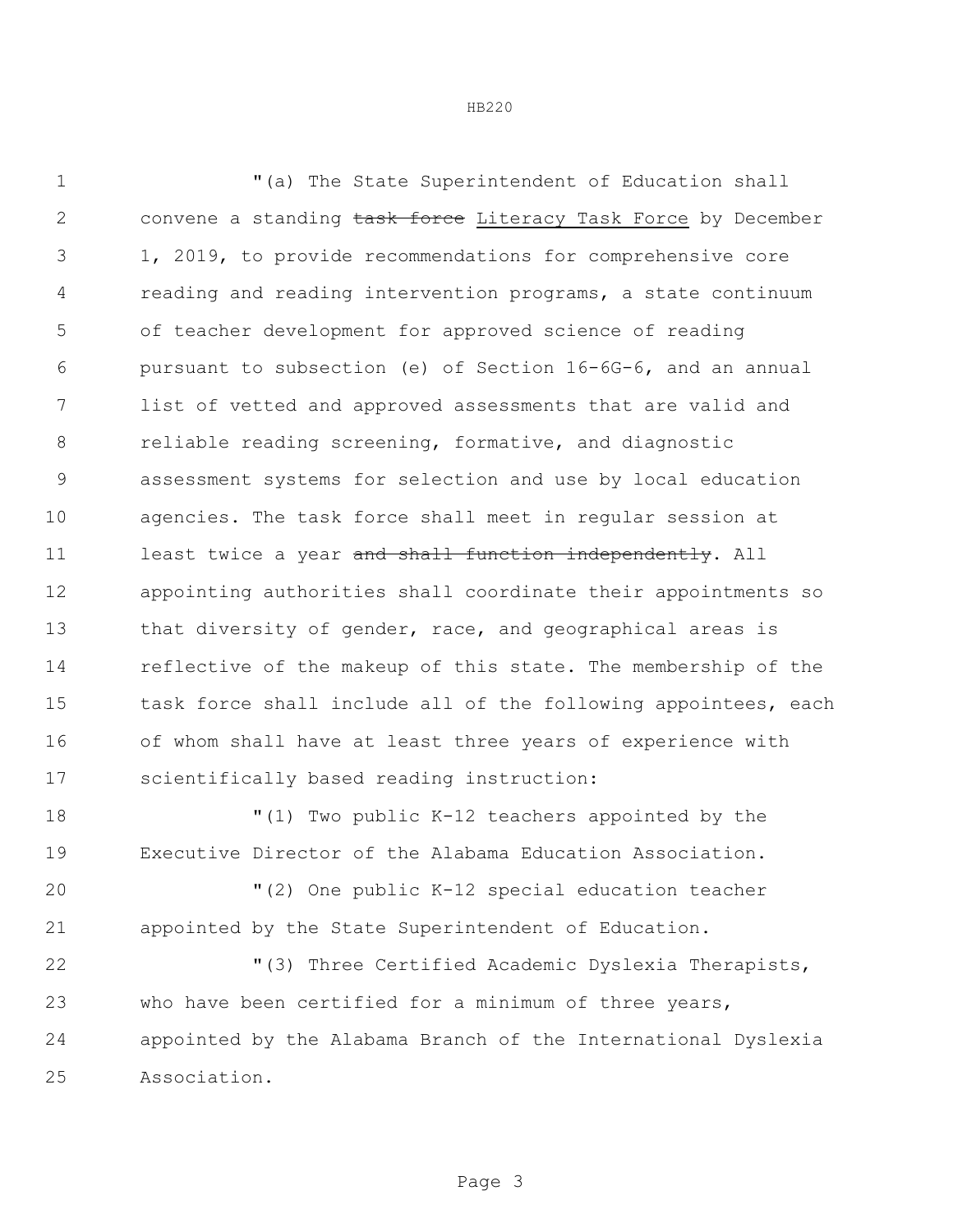"(4) Two public school principals appointed by the Executive Director of the Council for Leaders in Alabama Schools. "(5) One local superintendent of education appointed by the Executive Director of the School Superintendents of Alabama. "(6) One local board of education member appointed by the Alabama Association of School Boards. 9 "(7) One Regional Education Lab national expert in literacy member appointed by the State Superintendent of Education. "(8) One early childhood educator appointed by the Secretary of the Alabama Department of Early Childhood Education. "(9) One dean of a college of education appointed by 16 the Alabama Commission on Higher Education.  $(10)$  Seven additional members, four appointed by 18 the Governor and three by the State Superintendent of Education. "(b) Each approved assessment system shall do all of the following: "(1) Provide screening and diagnostic capabilities for monitoring student progress. "(2) Measure, at a minimum, phonological awareness, oral language, the alphabetic principle, including letter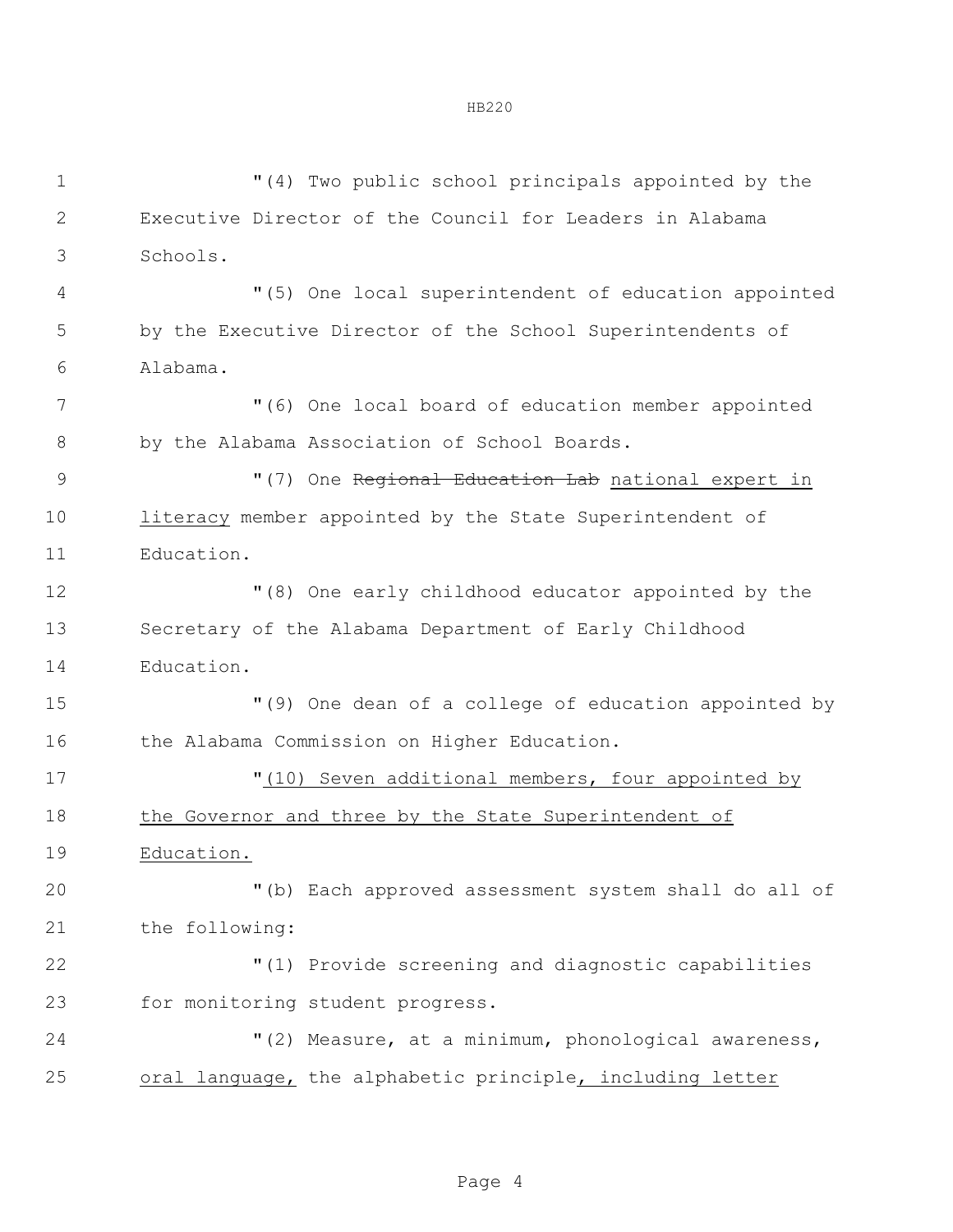| $\mathbf 1$    | naming, letter sound, and sound letter correspondences,        |
|----------------|----------------------------------------------------------------|
| $\mathbf{2}$   | decoding, encoding, accuracy, vocabulary, and comprehension.   |
| 3              | "(3) Identify students who have a reading                      |
| $\overline{4}$ | deficiency, including identifying students with                |
| 5              | characteristics of dyslexia.                                   |
| 6              | "(c) In determining which assessment systems to                |
| 7              | approve for use by local education agencies, the task force,   |
| $8\,$          | at a minimum, shall also consider all of the following         |
| $\mathsf 9$    | factors:                                                       |
| 10             | "(1) The time required to conduct the assessments,             |
| 11             | with the intention of minimizing the impact on instructional   |
| 12             | time.                                                          |
| 13             | "(2) The level of integration of assessment results            |
| 14             | with instructional support for teachers and students.          |
| 15             | "(3) The timeliness in reporting assessment results            |
| 16             | to teachers, administrators, and parents.                      |
| 17             | $"$ \$16-6G-4.                                                 |
| 18             | "(a) Funds appropriated by the Legislature in                  |
| 19             | support of the Alabama Reading Initiative shall be allocated   |
| 20             | to support and implement, in accordance with this chapter, the |
| 21             | following:                                                     |
| 22             | "(1) Local education agencies to support local                 |
| 23             | reading specialists.                                           |
| 24             | "(2) The Alabama Summer Achievement Program.                   |
| 25             | "(3) Regional literacy specialists.                            |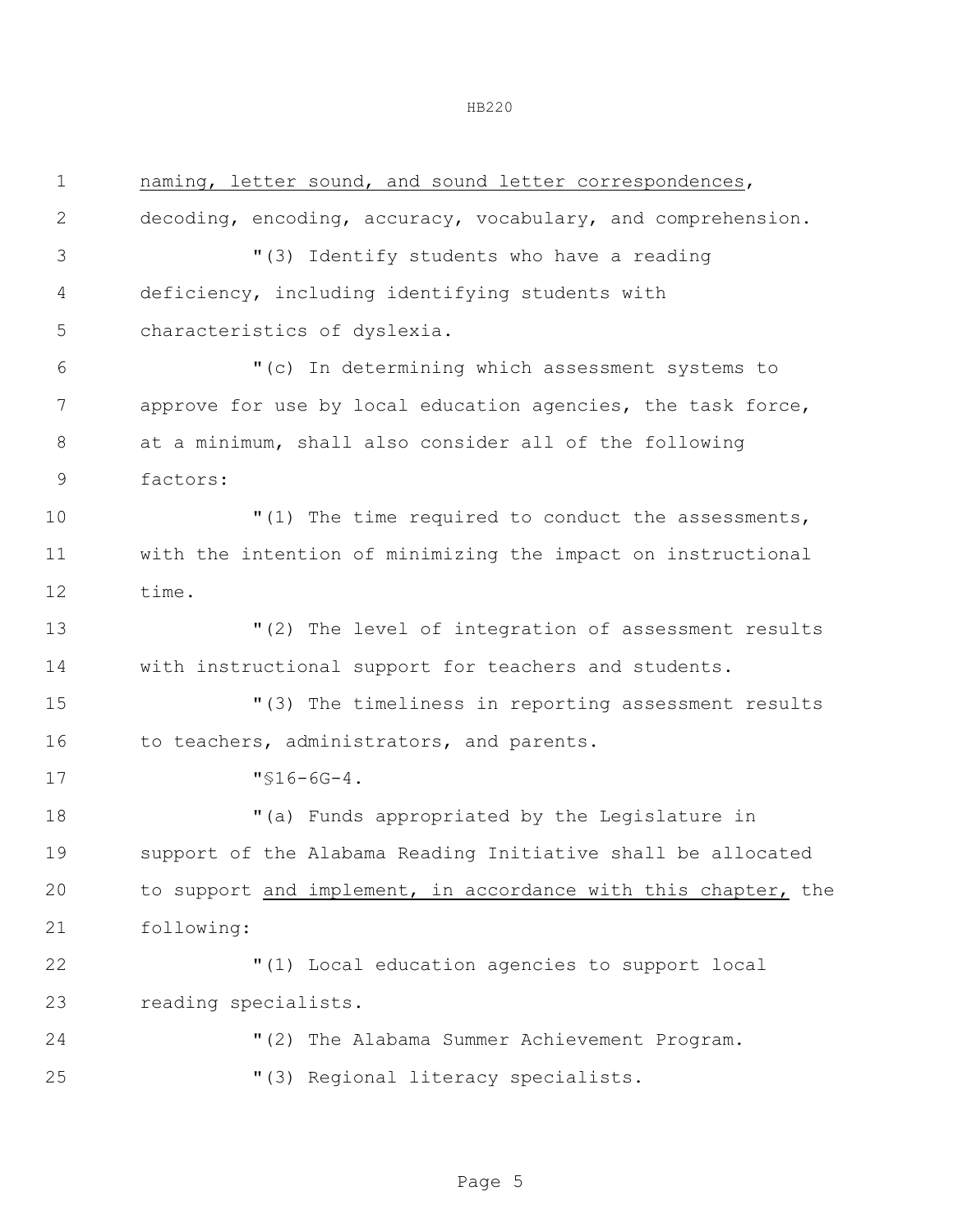"(4) Preservice and inservice teacher professional learning activities for elementary school teachers in reading. "(5) Curricula to support student interventions. "(6) State administration. "(b) Funds dedicated to the Alabama Reading Initiative shall be expended on local and regional reading specialists, professional learning activities, and administrative activities that support all of the following activities for kindergarten through third grade students in public K-12 schools; continued funding shall be contingent on 11 measurable performance growth, as determined by the task force established under subsection (a) of Section 16-6G-3 Alabama Committee on Grade Level Reading created pursuant to Section 16-6G-7:

 "(1) Administration and analysis of reading screening, formative, and diagnostic assessments to guide instruction.

 $(2)$  Scientifically based reading instruction, multisensory language instruction, including oral language development, phonological awareness, phonics instruction that includes decoding and encoding, fluency, writing, vocabulary, and comprehension, and the Alabama course of study, English Language Arts.

 "(3) Explicit and systematic instruction with more detailed explanations, more extensive opportunities for guided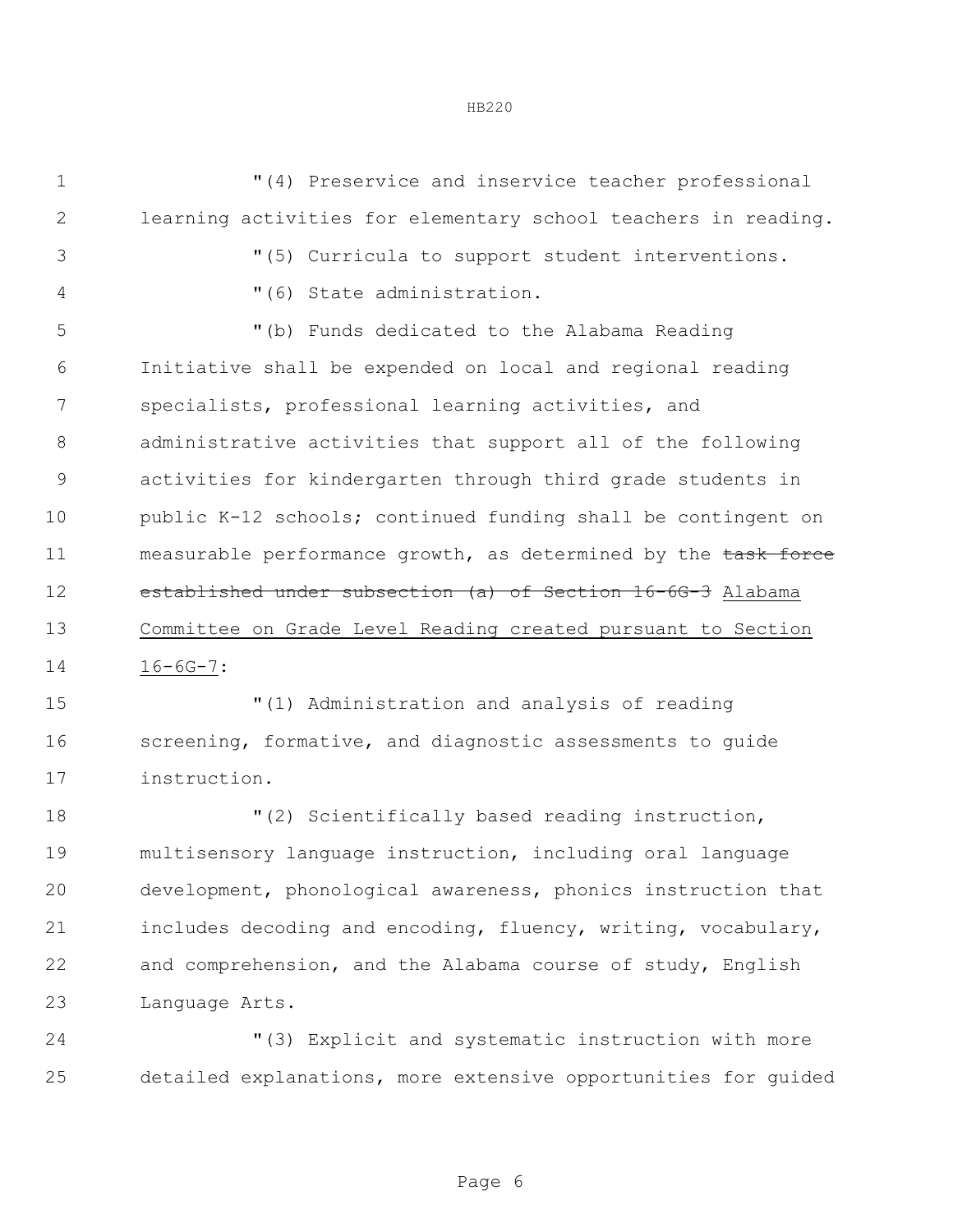practice, and more opportunities for error correction and feedback.

 "(4) Differentiated reading instruction and intensive intervention based on student need, including students exhibiting the characteristics of dyslexia.

 "(c) Alabama Reading Initiative regional literacy specialists shall provide support to local education agencies 8 through a gradual release model, whereby the regional reading specialist shall support a struggling school until that school has improved core instruction to the extent that it is no longer among the lowest performing five percent in reading of elementary schools in reading proficiency, as determined by annual results of the state summative assessment for federal 14 and statewide accountability.

 "(1) Regional literacy specialists shall provide intensive support for elementary schools that are among the lowest performing five percent in reading of elementary schools. Each school among the lowest performing five percent **performing** in reading elementary schools shall be assigned a regional literacy specialist who shall serve as a resource for professional development throughout the school to improve literacy instruction and student achievement. A regional literacy specialist who is assigned to a school shall primarily serve only that school.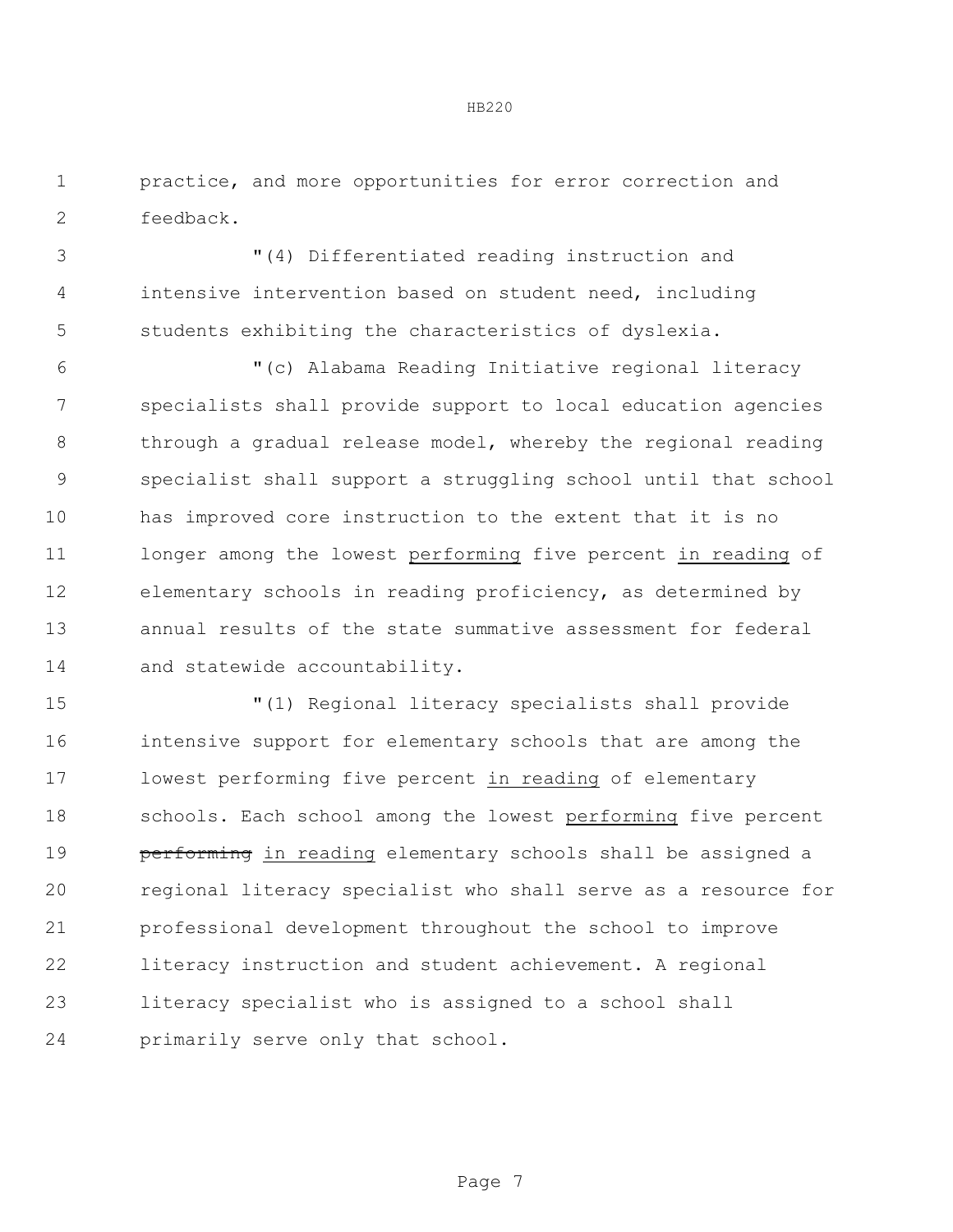"(2) Elementary schools that are not among the 2 lowest performing five percent performing in reading schools shall receive limited literacy support from an Alabama Reading Initiative regional literacy specialist, who shall be assigned to multiple schools. All other regional literacy specialists shall be assigned to serve multiple elementary schools and shall provide ongoing professional development for teachers in analyzing students' reading data to impact instruction, administering and analyzing instructional assessments, differentiating instruction and intensive intervention, and monitoring the reading progress of all students a minimum of 12 three times per year, and make instruction adjustment recommendations according to student specific need. Distance and need shall be considered by local superintendents of education when selecting the schools where a regional literacy specialist shall serve. There shall be two levels of limited 17 literacy support provided by a regional literacy specialist. The local superintendent of education of a local education agency subject to this subdivision shall determine the level of limited support that each regional literacy specialist shall provide.

 "a. Limited support 1. An Alabama Reading Initiative regional literacy specialist shall make monthly onsite visits to the school and shall monitor the reading progress of all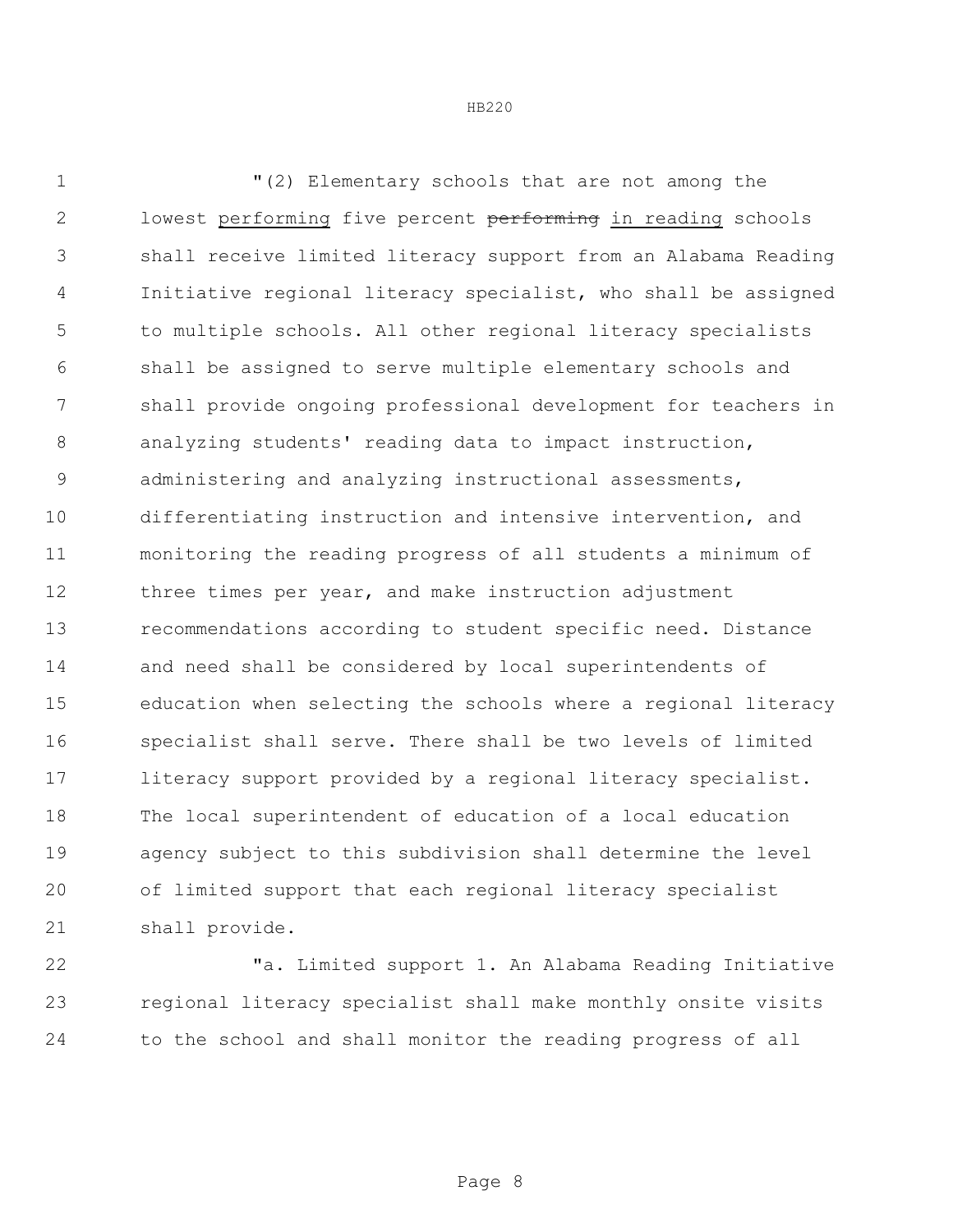students a minimum of three times per year and adjust instruction according to student specific need. "b. Limited support 2. An Alabama Reading Initiative regional literacy specialist shall make quarterly onsite visits to the school and shall monitor the reading progress of all students a minimum of three times per year and make instruction adjustment recommendations according to student specific need. "(3) An Alabama Reading Initiative regional literacy specialist shall have all of the following minimum qualifications: "a. The required Alabama Professional Educator Certificate. b. A bachelor's degree and advanced coursework or professional development in the science of reading, multisensory language instruction, such as Language Essentials for Teachers of Reading and Spelling, or a comparable alternative training approved by the State Board of Education. "c. A minimum of four years of experience as a successful elementary or literacy teacher. "d. A knowledge of scientifically based reading research, special expertise in quality reading instruction and intervention, dyslexia specific interventions, and data analysis.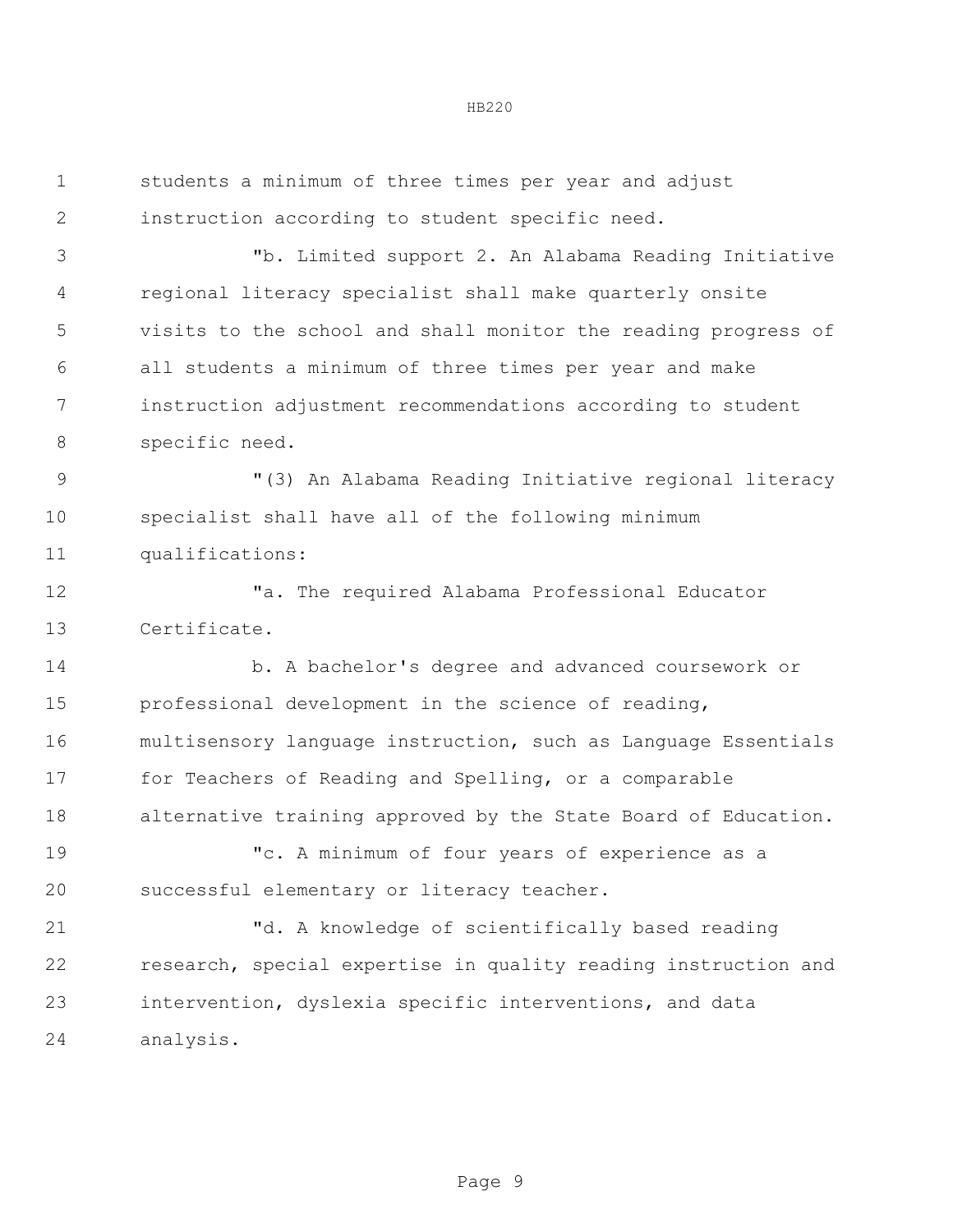"e. A strong knowledge base in the science of learning to read and the science of early childhood education. "f. Excellent communication skills with outstanding presentation, interpersonal, and time management skills. "(d) An Alabama Reading Initiative local reading specialist shall be assigned to provide intensive, targeted professional development for elementary school teachers at one school. "(1) An Alabama Reading Initiative local reading specialist shall have all of the following minimum qualifications: "a. The required Alabama Professional Educator Certificate. "b. A bachelor's degree and advanced coursework or 15 professional development in the science of reading, such as multisensory language instruction, or comparable alternative training approved by the State Board of Education. "c. A minimum of two years of experience as a successful elementary or literacy teacher. "d. A knowledge of scientifically based reading research, special expertise in quality reading instruction and intervention, dyslexia specific interventions, and data analysis. "e. A strong knowledge base in the science of learning to read and the science of early childhood education.

## HB220

Page 10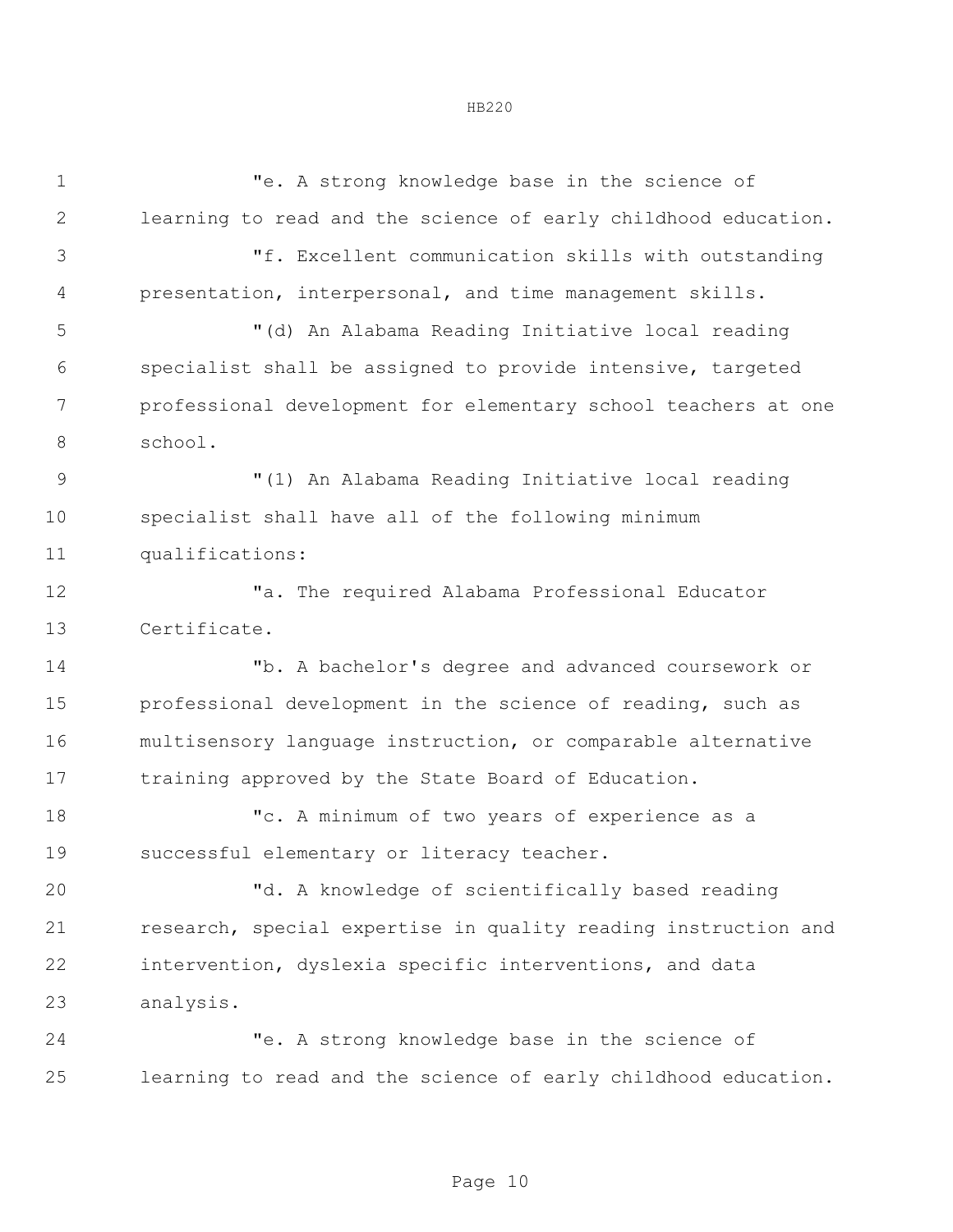| $\mathbf 1$    | "f. Excellent communication skills with outstanding            |  |  |
|----------------|----------------------------------------------------------------|--|--|
| $\mathbf{2}$   | presentation, interpersonal, and time management skills.       |  |  |
| 3              | (2) The duties and responsibilities of an Alabama              |  |  |
| 4              | Reading Initiative local reading specialist shall include all  |  |  |
| 5              | of the following:                                              |  |  |
| 6              | "a. Collaborating with the principal to create a               |  |  |
| 7              | strategic plan for coaching.                                   |  |  |
| 8              | "b. Facilitating schoolwide professional development           |  |  |
| $\overline{9}$ | and study groups.                                              |  |  |
| 10             | "c. Modeling effective reading instructional                   |  |  |
| 11             | strategies for teachers.                                       |  |  |
| 12             | "d. Coaching and mentoring teachers daily.                     |  |  |
| 13             | "e. Facilitating data analysis discussions and                 |  |  |
| 14             | supporting teachers by using data to differentiate instruction |  |  |
| 15             | according to the needs of students.                            |  |  |
| 16             | "f. Fostering multiple areas of teacher professional           |  |  |
| 17             | learning, including exceptional student education and content  |  |  |
| 18             | area knowledge.                                                |  |  |
| 19             | "g. Prioritizing time for those teachers,                      |  |  |
| 20             | activities, and roles that will have the greatest impact on    |  |  |
| 21             | student reading achievement, such as coaching and mentoring in |  |  |
| 22             | classrooms.                                                    |  |  |
| 23             | "h. Monitoring the reading progress of all students            |  |  |
| 24             | a minimum of three times per year and making recommendations   |  |  |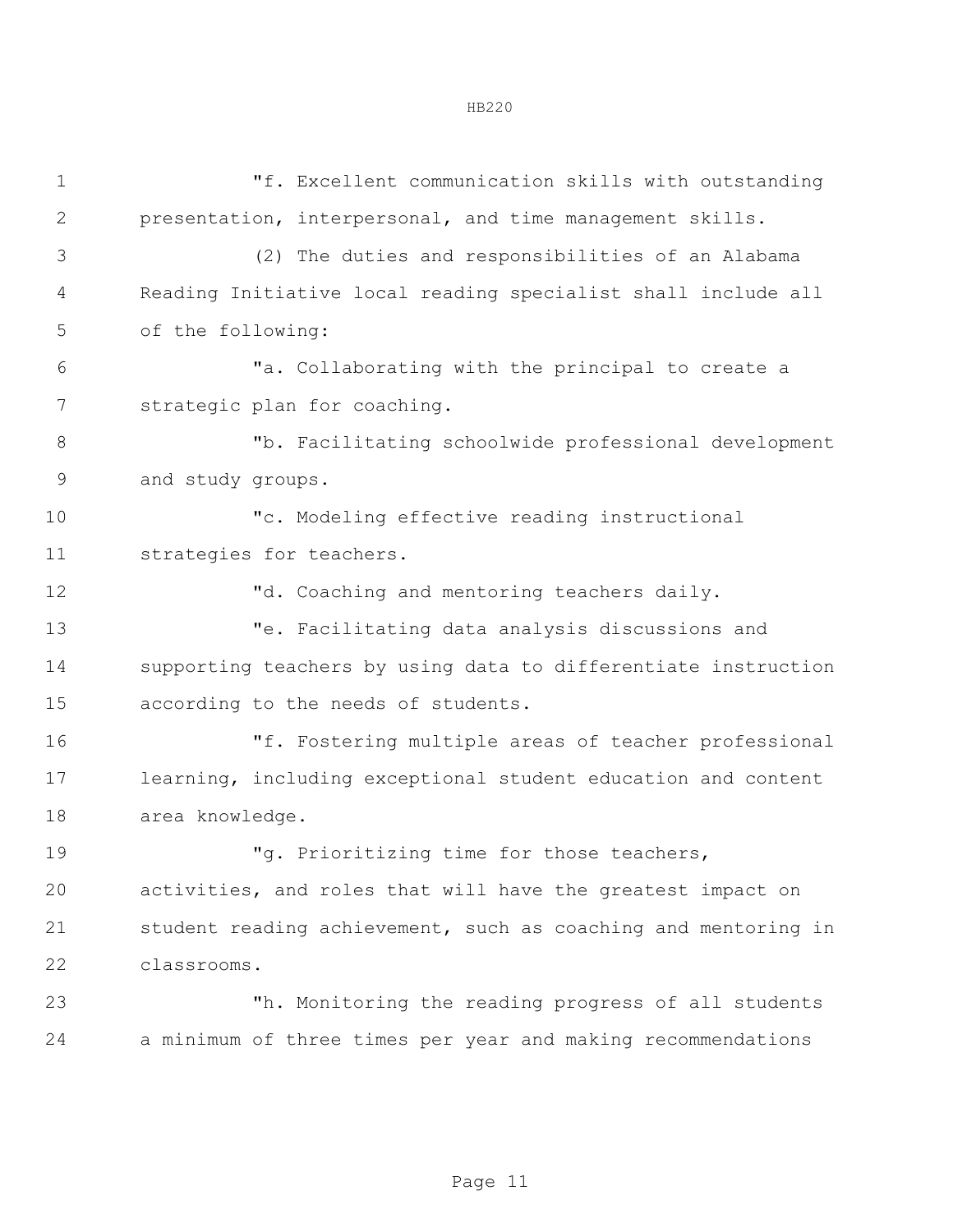for adjustment of instruction according to student specific need.

 "(3) An Alabama Reading Initiative local reading specialist may not perform administrative functions such as serving as an evaluator, substitute teacher, assessment coordinator, or school administrator.

 "(e) The State Superintendent of Education and local education agencies shall monitor the implementation and effectiveness of the Alabama Reading Initiative regional 10 literacy specialist and local reading specialist model, and 11 the State Superintendent of Education and each local education agency being served by a regional literacy specialist or a local reading specialist shall maintain communication among the district, school administration, and the Alabama Reading Initiative state administration staff throughout the academic year.

 $(1)$  The State Superintendent of Education, or his or her designee, shall certify that each Alabama Reading Initiative regional literacy specialist or local reading specialist satisfies the minimum qualifications provided by this chapter before coaches are hired with funds appropriated by the Legislature to support the Alabama Reading Initiative.

 "(2) The State Superintendent of Education shall develop an evidence-based accountability reporting system for the Alabama Reading Initiative that shall measure student

Page 12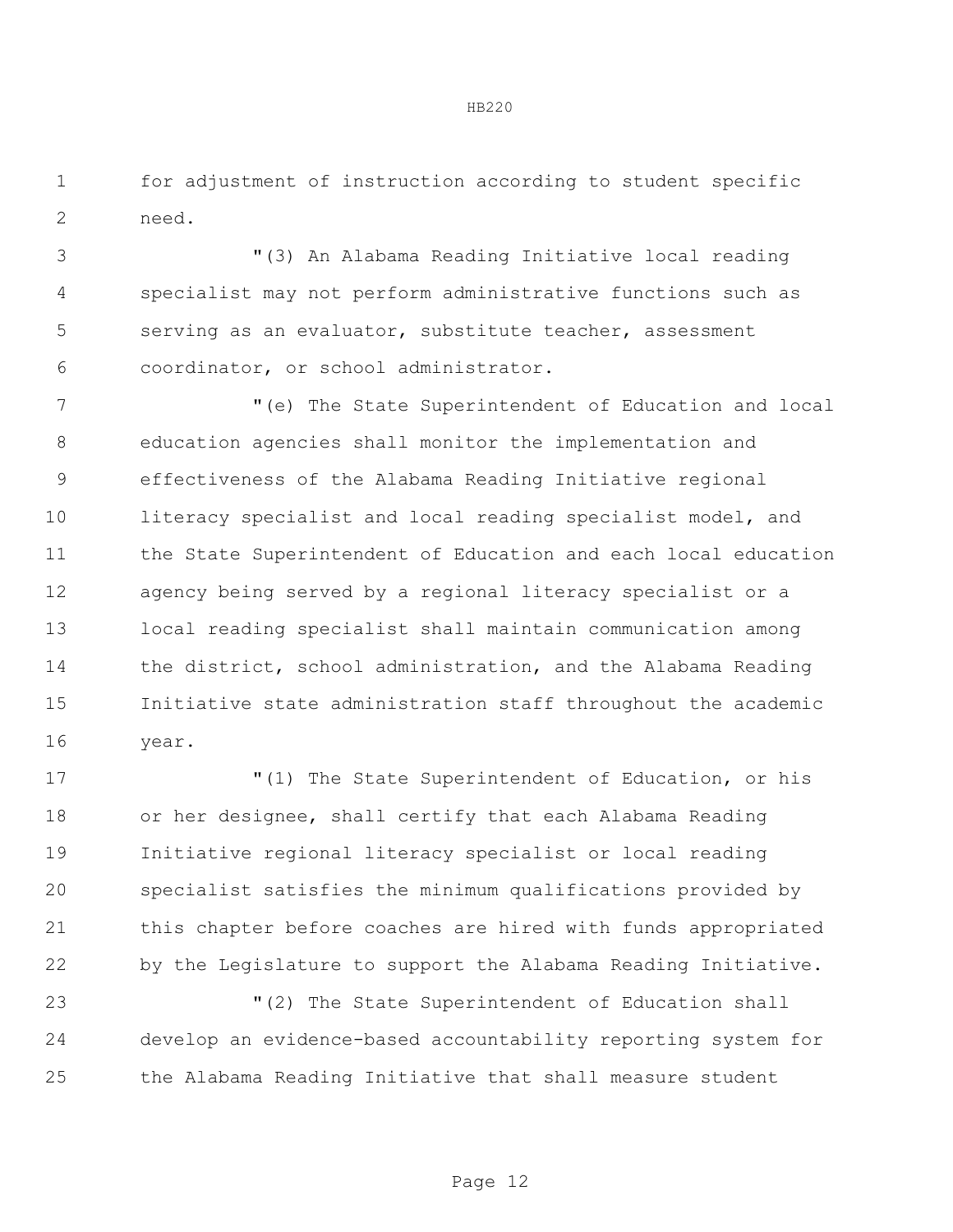growth and proficiency towards teacher professional learning goals and student performance on state-approved formative and summative assessments and shall specify the number of teachers, administrators, other personnel at each school and local education agency who have started or completed an approved training program in the science of reading, and the name of the training program.

8 The State Superintendent of Education shall submit a report to the Governor, the Lieutenant Governor, the Speaker of the House of Representatives, the President Pro 11 Tempore of the Senate, and the Chairs of the House Ways and Means Education Committee, Senate Finance and Taxation 13 Education Committee, House Education Policy Committee, and Senate Education Policy Committee, the task force, and the Alabama Committee on Grade Level Reading created pursuant to Section 16-6G-7, no later than December 31, annually, on the status of teacher professional learning, student growth and proficiency against grade level standards in K-3 reading.

"§16-6G-5.

20 "(a) To Commencing with the 2022-2023 school year, to ensure that public school students are able to read at or above grade level by the end of third grade, each local 23 education agency shall offer  $\pi$  an approved comprehensive core reading program to all students based on the science of reading which develops foundational reading skills. In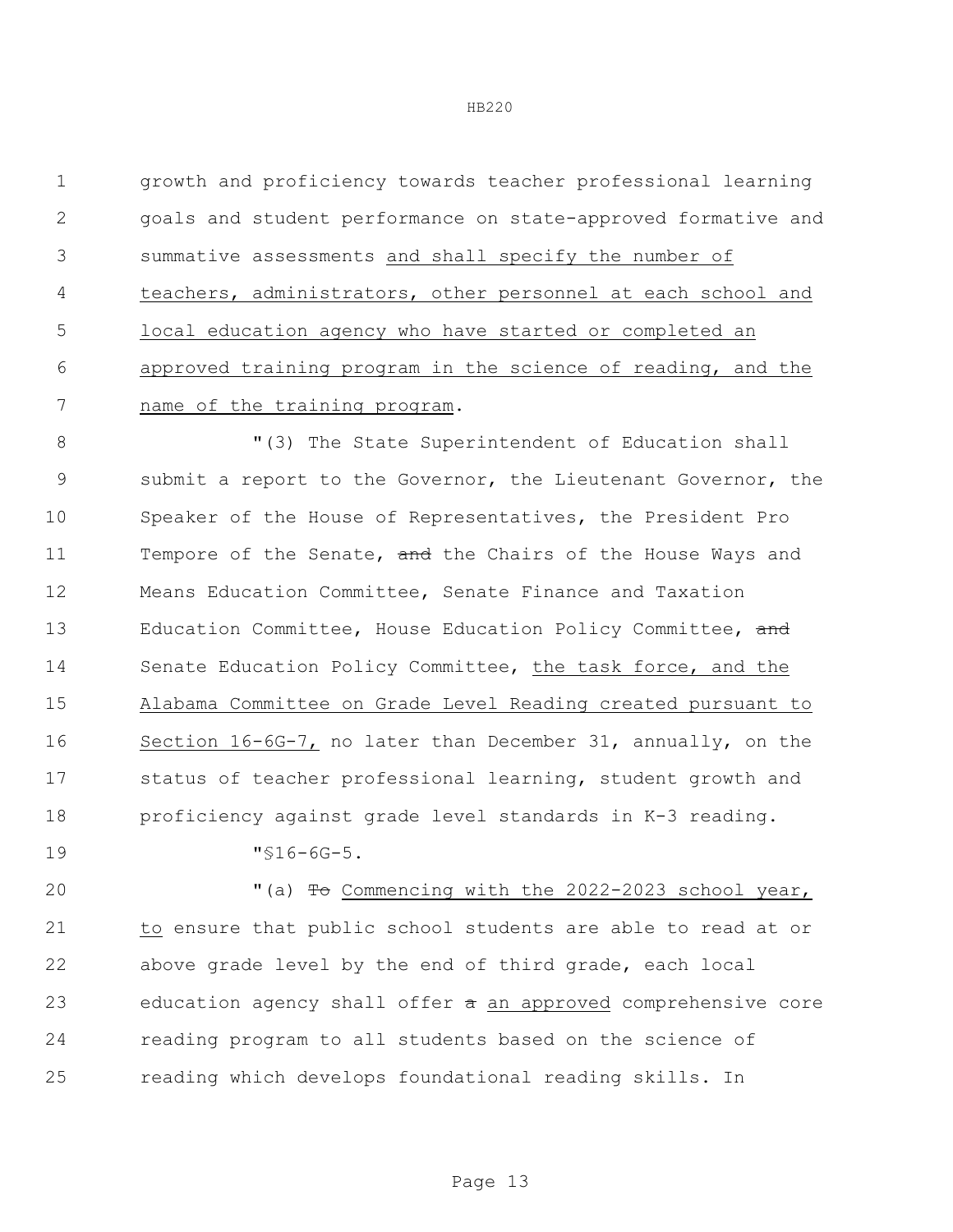addition, no school district may use any curriculum for public K-3 students that does not have instructional time included. Commencing with the 2022-2023 school year, elementary schools 4 that are among the lowest performing five percent in reading proficiency shall purchase core reading programs that fully align to the science of reading and are recommended by the task force.

 "(b) Based on the results of the reading assessment in Section 16-6G-3, each K-3 student who exhibits a reading deficiency, or the characteristics of dyslexia, shall be provided an appropriate reading intervention program to address his or her specific deficiencies. Additionally, 13 students shall be evaluated after every grading period and, if a student is determined to have a reading deficiency, the school shall provide the student with additional tutorial 16 support. The State Superintendent of Education task force 17 shall provide recommend a list of vetted and approved 18 comprehensive reading and intervention programs with the 19 advice of the task force established under subsection (a) of Section 16-6G-3. The intervention program shall be provided in addition to the comprehensive core reading instruction that is provided to all students in the general education classroom. Dyslexia specific intervention, as defined by rule of the State Board of Education, shall be provided to students who have the characteristics of dyslexia and all struggling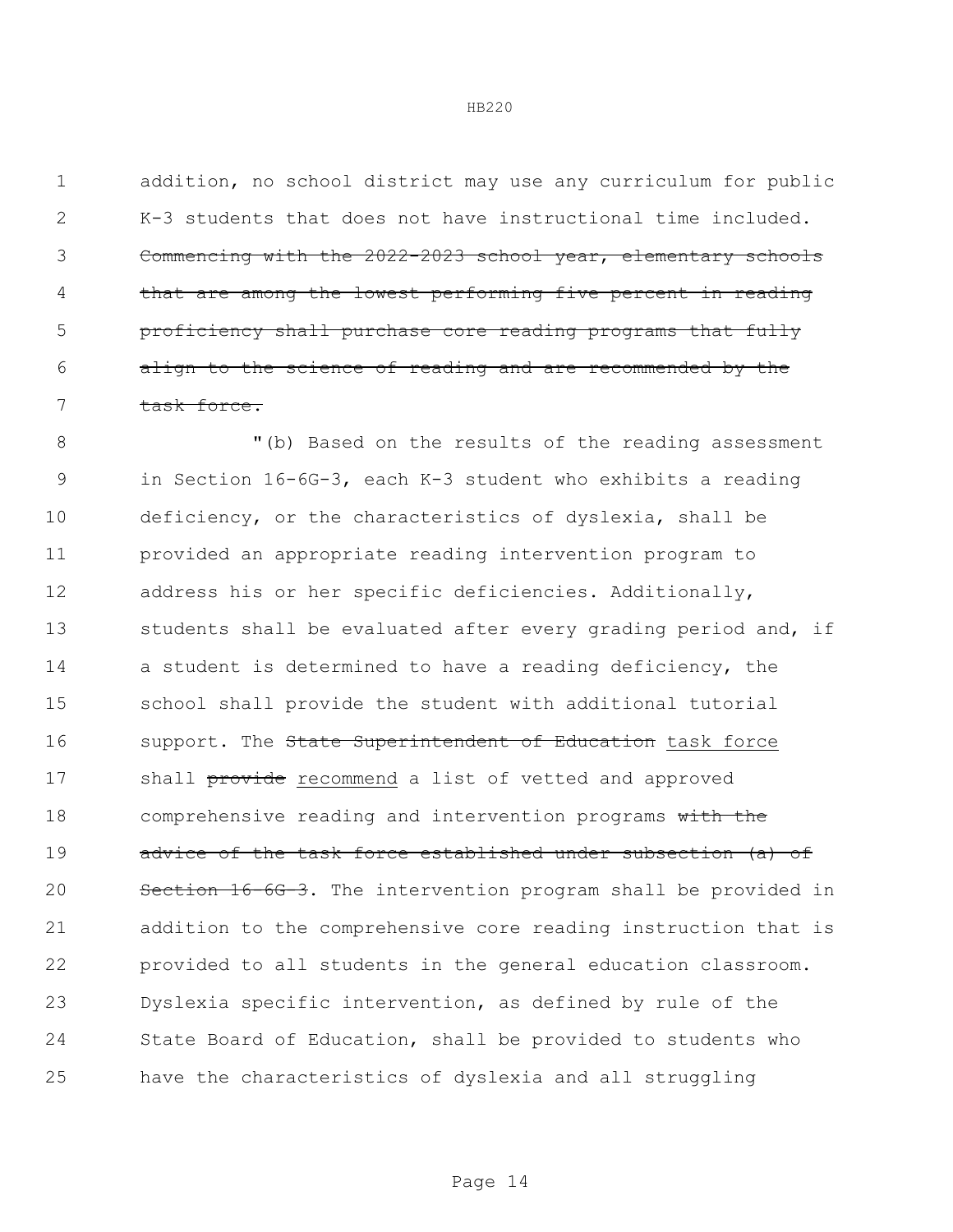readers. The reading intervention program shall do all of the following:

 "(1) Provide explicit, direct instruction that is systematic, sequential, and cumulative in language development, phonological awareness, phonics, fluency, vocabulary, and comprehension, as applicable.

 "(2) Provide daily targeted small group reading 8 interventions based on student need in phonological awareness, phonics including decoding and encoding, sight words, vocabulary, or comprehension.

"(3) Be implemented during regular school hours.

 "(c) The parent or legal guardian of any K-3 student who exhibits a consistent deficiency in letter naming fluency, letter sound fluency, nonsense word reading, sight words, oral reading accuracy, vocabulary, or comprehension at any time during the school year shall be notified in writing no later than 15 school days after the identification. In addition to the requirement that the Literacy Task Force consider and minimize the impact on instructional time when recommending an assessment system for approval by the State Superintendent of Education pursuant to subsection (c) of Section 16-6G-3, the State Superintendent of Education and each local education agency shall minimize the impact on instructional time and teacher paperwork required to comply with the written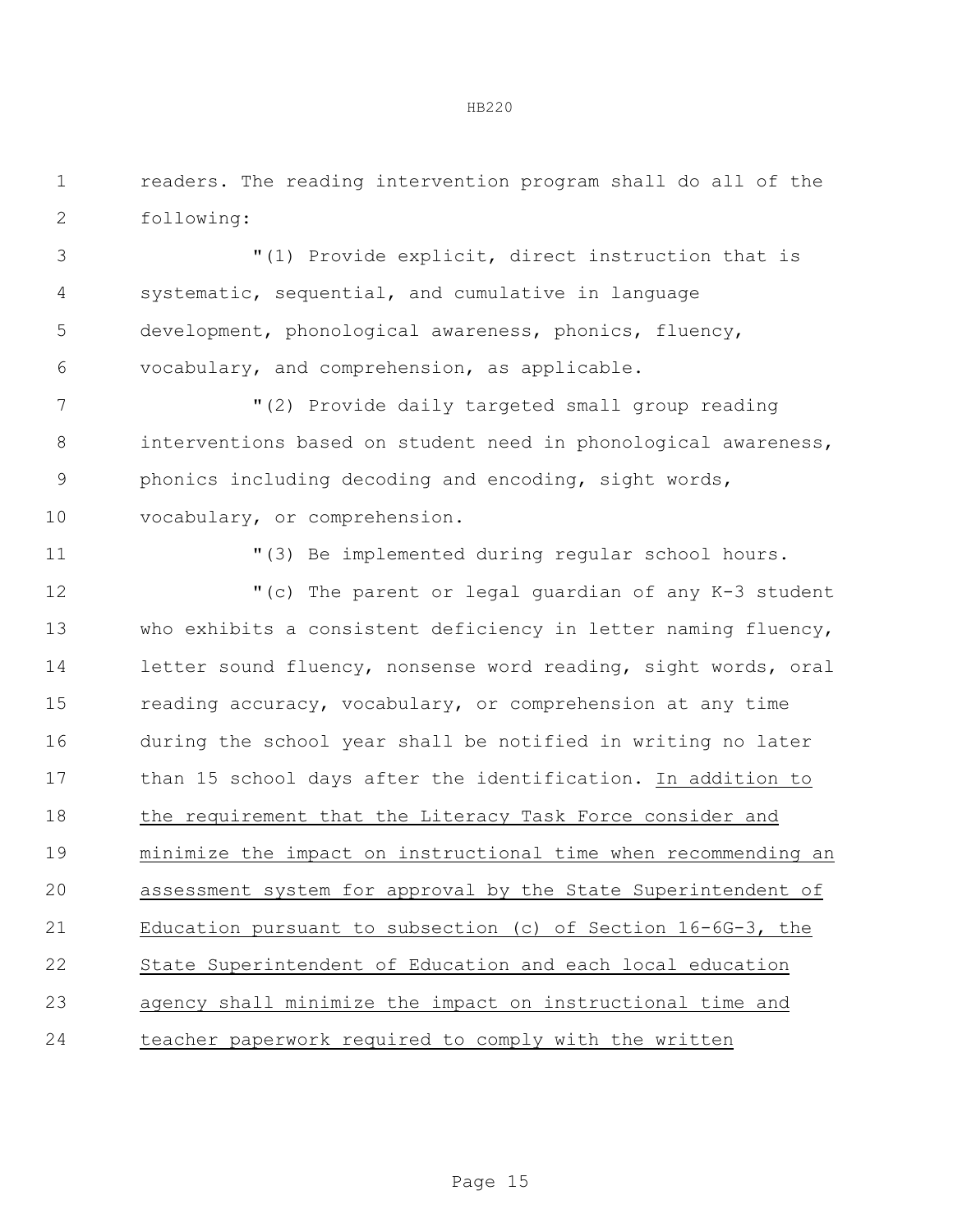| $\mathbf 1$   | notification requirements of this subsection. The written     |  |  |  |
|---------------|---------------------------------------------------------------|--|--|--|
| $\mathbf{2}$  | notification shall include all of the following:              |  |  |  |
| 3             | "(1) A statement that the student has been                    |  |  |  |
| 4             | identified as having a deficiency in reading or exhibits the  |  |  |  |
| 5             | characteristics of dyslexia, and that a reading improvement   |  |  |  |
| 6             | plan shall be developed by the teacher, principal, other      |  |  |  |
| 7             | pertinent school personnel, and the parent or legal guardian. |  |  |  |
| $8\,$         | "(2) A description of the current services that are           |  |  |  |
| $\mathcal{G}$ | provided to the student.                                      |  |  |  |
| 10            | "(3) A description of the proposed evidence-based             |  |  |  |
| 11            | reading interventions and supplemental instructional services |  |  |  |
| 12            | and supports that shall be proposed for discussion while      |  |  |  |
| 13            | establishing the student's reading improvement plan as        |  |  |  |
| 14            | provided in subsection (d).                                   |  |  |  |
| 15            | "(4) Notification that the parent or legal guardian           |  |  |  |
| 16            | shall be informed in writing at least monthly of the progress |  |  |  |
| 17            | of the student towards grade level reading.                   |  |  |  |
| 18            | "(5) Strategies and resources for the parent or               |  |  |  |
| 19            | legal guardian to use at home to help the student succeed in  |  |  |  |
| 20            | reading.                                                      |  |  |  |
| 21            | "(6) A statement that if the reading deficiency of            |  |  |  |
| 22            | the student is not addressed by the end of third grade, the   |  |  |  |
| 23            | student will not be promoted to fourth grade unless a good    |  |  |  |
| 24            | cause exemption is satisfied.                                 |  |  |  |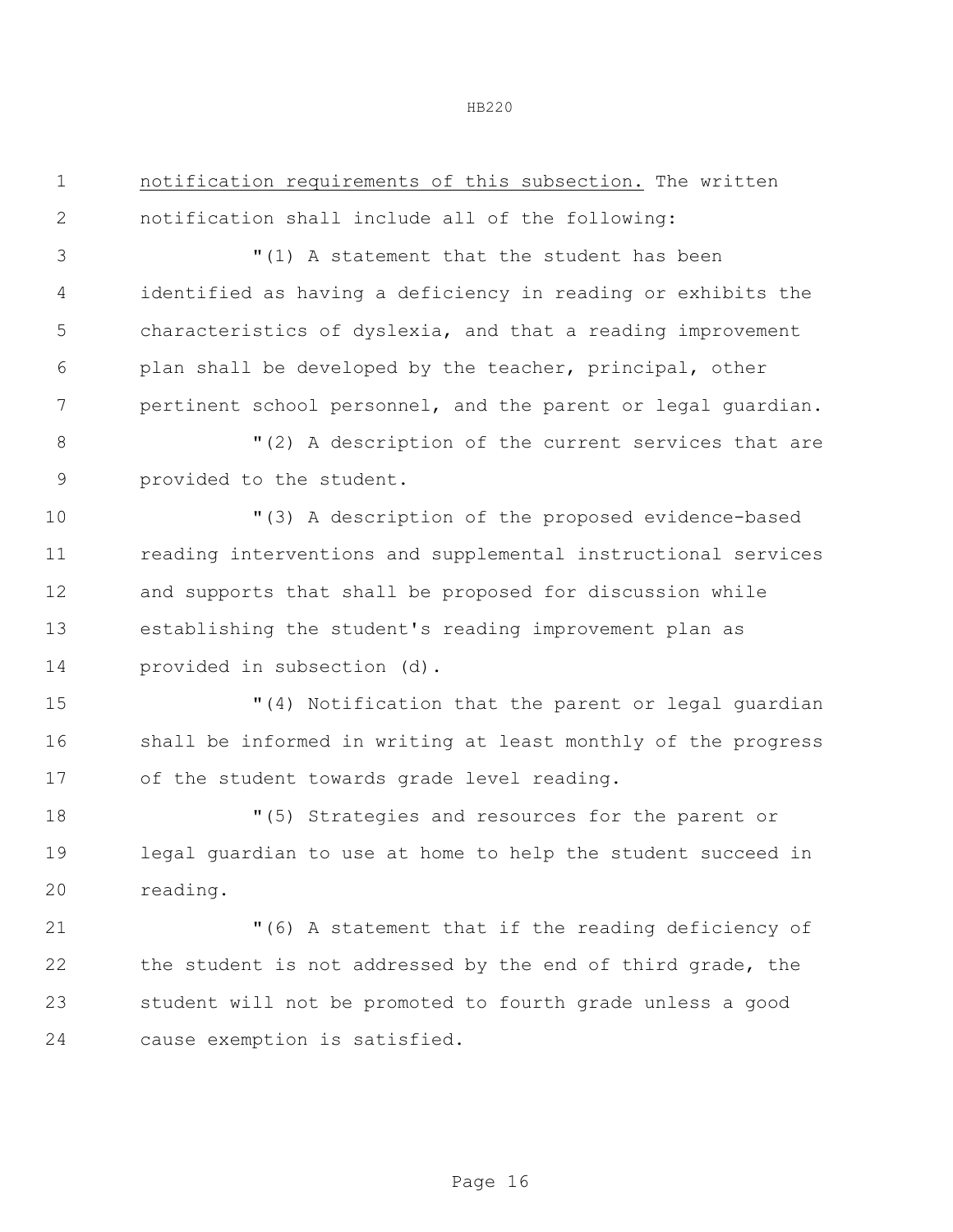"(7) A statement that while the statewide reading assessment is the initial determinant for promotion, the assessment is not the sole determiner at the end of third grade. Additionally, students shall be provided with a 5 test-based student portfolio option and an alternative a supplemental reading assessment option to demonstrate sufficient reading skills for promotion to fourth grade.

8 "(d) Any K-3 student who exhibits a reading deficiency at any time, as provided in subsection (b), shall receive an individual reading improvement plan no later than 30 days after the identification of the reading deficiency.

 "(1) The reading improvement plan shall be created 13 by the teacher, principal, other pertinent school personnel, 14 and the parent or legal quardian of the student, and shall describe the evidence-based reading intervention services, including dyslexia specific intervention services, that the student shall receive to improve the reading deficit.

 "(2) Each identified student shall receive intensive reading intervention until the student no longer has a deficiency in reading, as determined by a State Board of Education approved reading assessment.

 "(3) Funds allocated to procuring curricula for student interventions pursuant to subdivision (5) of subsection (a) of Section 16-6G-4 shall be divided, based on a per pupil allocation determined by the number of students of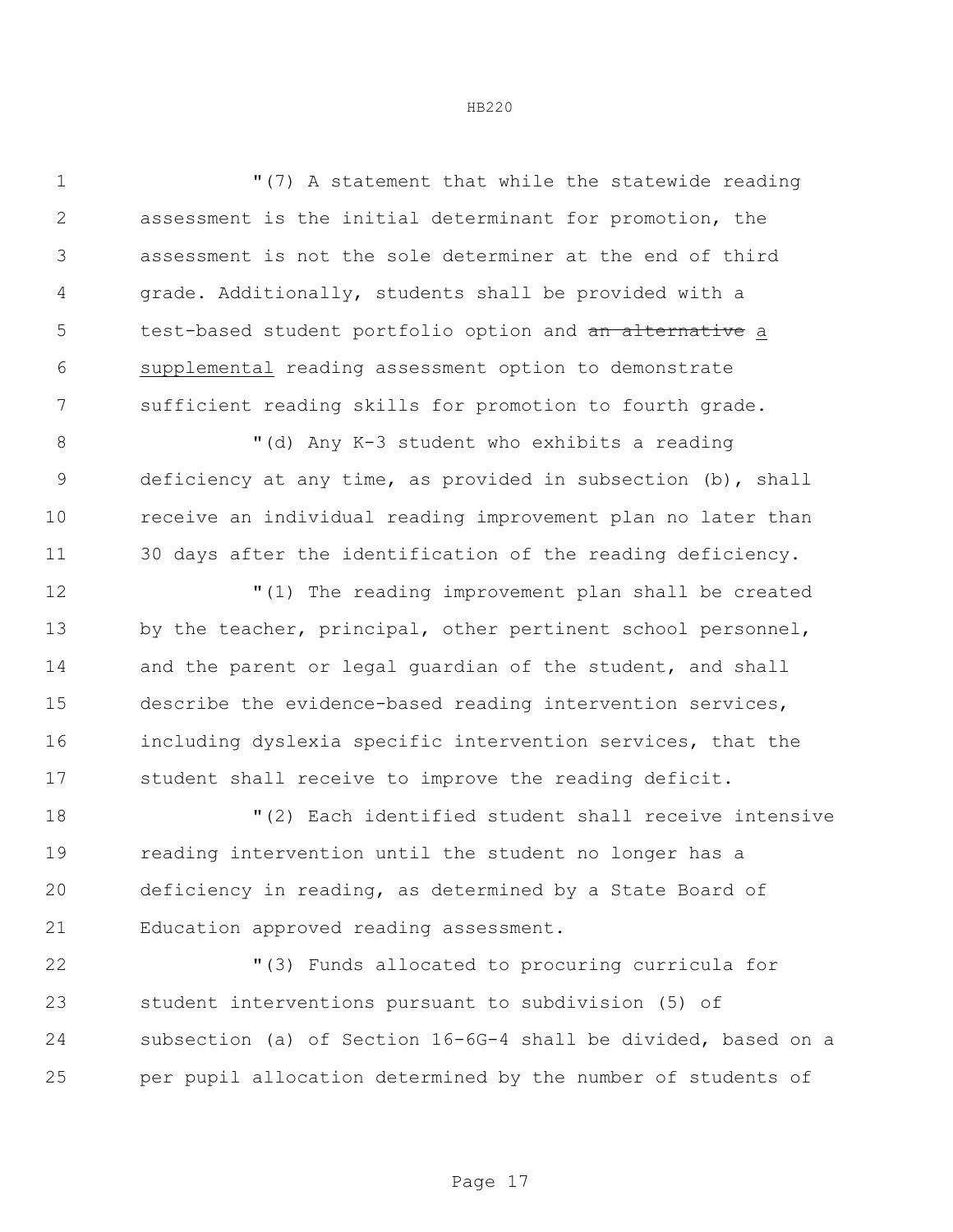each local education agency who are not proficient on a state approved reading assessment during the prior academic year, and distributed by the State Superintendent of Education. "(e) Each local education agency shall provide summer reading camps to all K-3 students identified with a reading deficiency as described in subsection (b). "(1) Summer reading camps shall be staffed with highly effective teachers of reading as demonstrated by student reading performance data, completion of multisensory structured language education, and teacher performance evaluations. "(2) The highly effective teacher of reading shall provide direct, explicit, and systematic reading intervention services and supports to improve any identified area of reading deficiency. "(3) Summer reading camps, at a minimum, shall 17 include at least 60 hours of time in scientifically based reading instruction and intervention. "(4) A State Board of Education approved reading assessment system shall be administered at the beginning and end of the summer reading camp to measure student progress. "(5) Summer reading camps may be held in conjunction with existing summer programs in the school district or in partnership with community-based summer programs, designated as effective by the State Superintendent of Education and the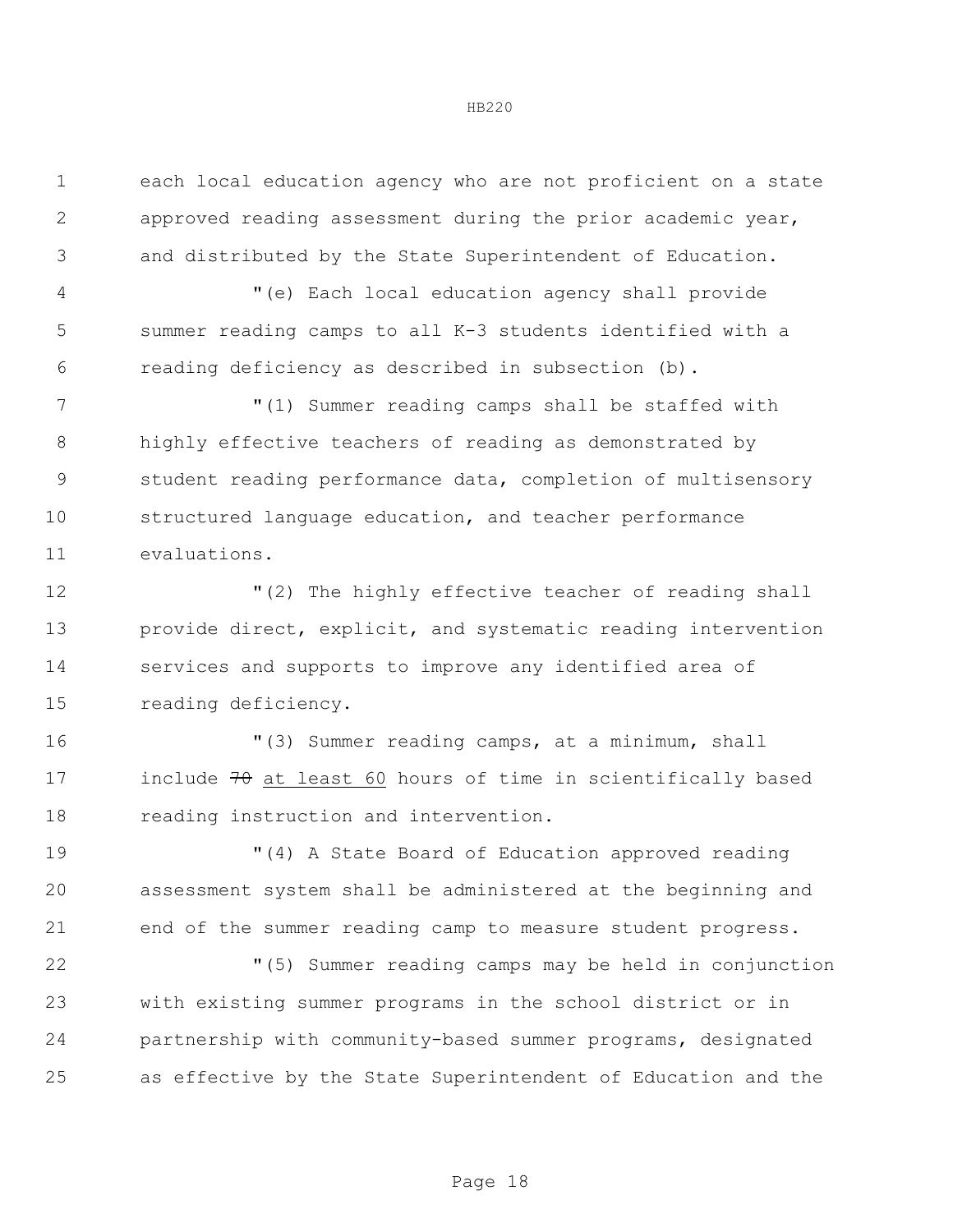task force established under subsection (a) of Section  $2 \frac{16-66-3}{2}$ 

 "(f) The Alabama Summer Achievement Program is established and shall be available to all K-3 students in public elementary schools that are among the lowest performing five percent in reading of elementary schools.

 "(1) The program shall be administered and funded by the allocation provided in subdivision (2) of subsection (a) of Section 16-6G-4.

 "(2) Funds allocated to the program in excess of the amount needed to fully fund summer programs in public elementary schools that are among the lowest performing five 13 bercent performing in reading schools shall be divided, based on a per pupil allocation, and distributed by the State Superintendent of Education, to support high quality summer camps at elementary schools that are not among the lowest 17 performing five percent performing in reading elementary schools. The State Superintendent of Education shall award the funds to each local education agency based on the number of students who scored deficient, as determined by the task force 21 established under subsection (a) of Section 16-6G-3, on a state-approved reading assessment used to determine reading proficiency during the administration of the assessment during the preceding academic year.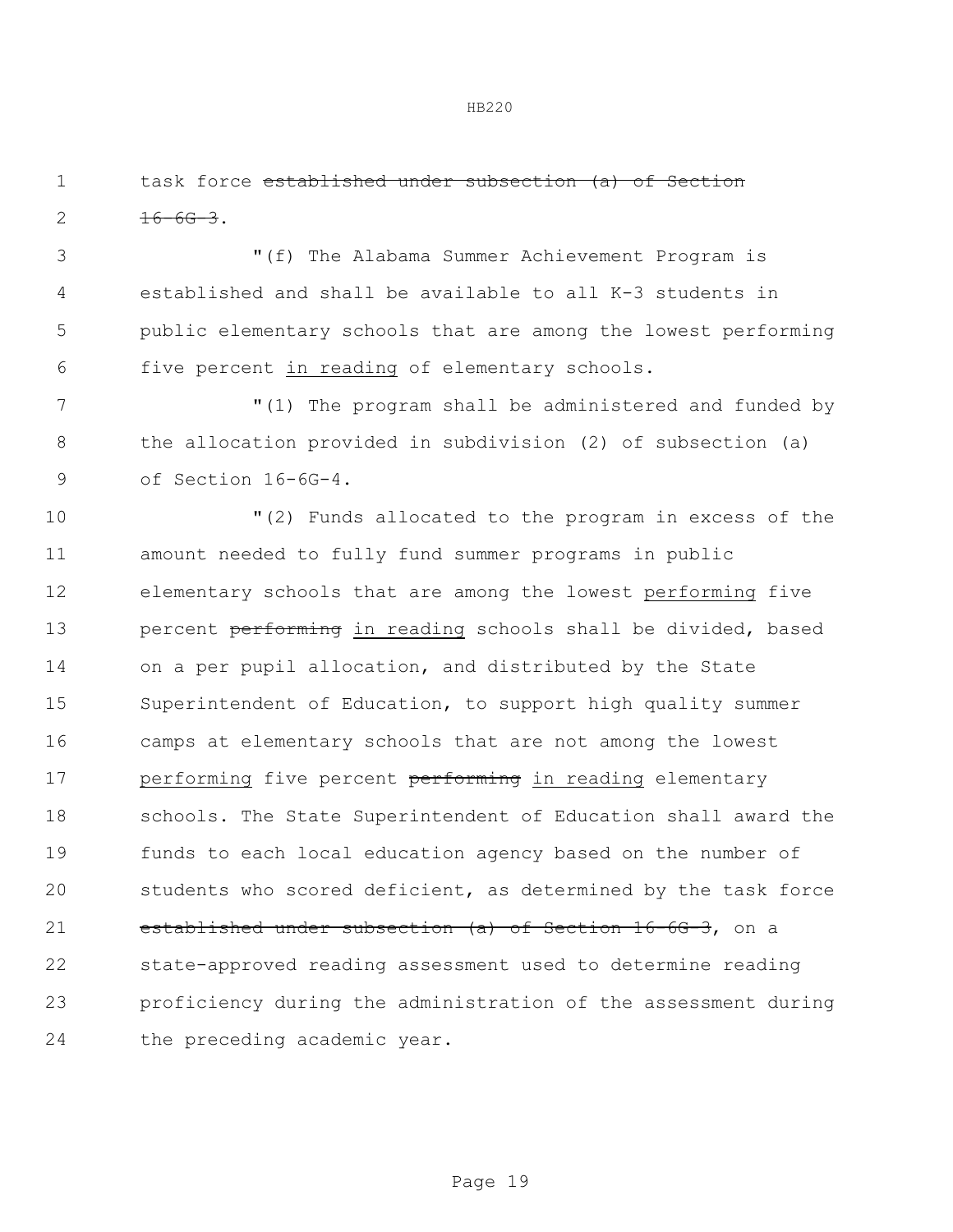| 1            | "(3) The State Superintendent of Education shall               |  |  |
|--------------|----------------------------------------------------------------|--|--|
| $\mathbf{2}$ | provide guidelines for the administration of the Alabama       |  |  |
| 3            | Summer Achievement Program, and shall oversee all of the       |  |  |
| 4            | following:                                                     |  |  |
| 5            | "a. The administration of the Alabama Summer                   |  |  |
| 6            | Achievement Program in the lowest performing five percent      |  |  |
| 7            | performing in reading elementary schools.                      |  |  |
| 8            | "b. The response to instruction process in the                 |  |  |
| 9            | lowest performing five percent performing in reading           |  |  |
| 10           | elementary schools.                                            |  |  |
| 11           | "c. The Alabama Reading Initiative regional literacy           |  |  |
| 12           | specialists and local reading specialists.                     |  |  |
| 13           | "d. All other aspects of implementation of this                |  |  |
| 14           | chapter including, but not limited to, collaboration among     |  |  |
| 15           | State Department of Education staff and the task force         |  |  |
| 16           | established under subsection (a) of Section 16-6G-3 to improve |  |  |
| 17           | the reading proficiency of public K-3 students and             |  |  |
| 18           | implementation of rules adopted by the State Board of          |  |  |
| 19           | Education.                                                     |  |  |
| 20           | "e. The implementation of rules adopted by the State           |  |  |
| 21           | Board of Education pertaining to dyslexia.                     |  |  |
| 22           | "f. Collaboration with the Alabama Reading                     |  |  |
| 23           | Initiative state staff and the Alabama Department of Early     |  |  |
| 24           | Childhood Education for appropriate professional learning      |  |  |
| 25           | approved recommended by the State Department of Education      |  |  |
|              |                                                                |  |  |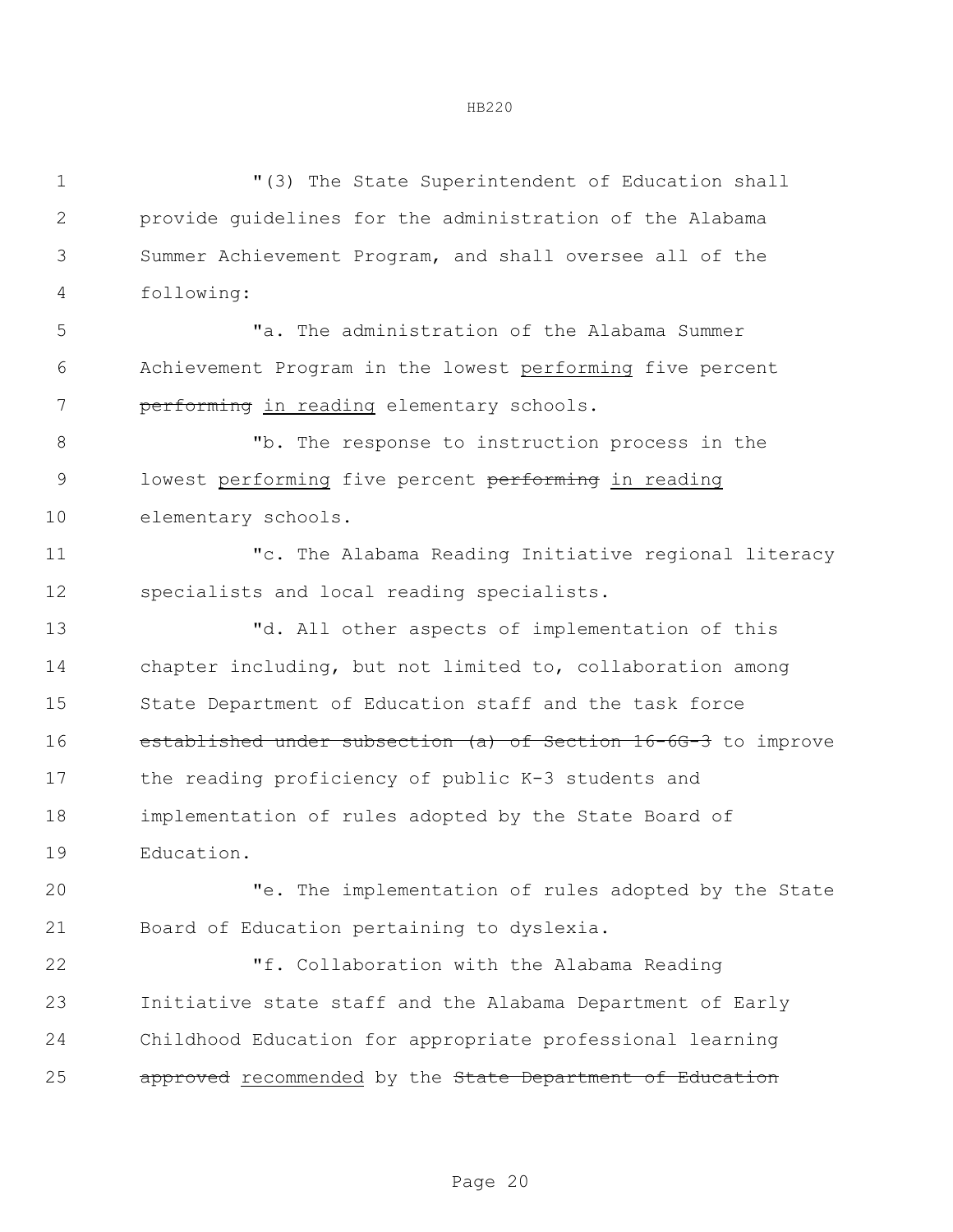Alabama Committee on Grade Level Reading created pursuant to Section 16-6G-7.

 "g. The development of guidelines for identifying the characteristics of dyslexia.

 "(g) Any incoming third grade student identified with a reading deficiency shall be provided more intensified reading interventions to improve his or her specific reading deficiency. Reading intervention services shall include effective instructional strategies to accelerate student progress. Each local education agency shall conduct a review of student reading improvement plans for all incoming third grade students identified with a reading deficiency. The review shall address additional supports and services, as described in this section, necessary to improve any identified area of reading deficiency. The local education agency shall provide all of the following services for third grade students identified with a reading deficiency, and those services may be funded with funds received through the allocation provided in subdivision (2) of subsection (a) of Section 16-6G-4:

 "(1) An effective or highly effective teacher of reading as demonstrated by student reading performance data and teacher performance evaluations.

 "(2) Reading intervention services and supports to improve any identified area of reading deficiency including, but not limited to, all of the following: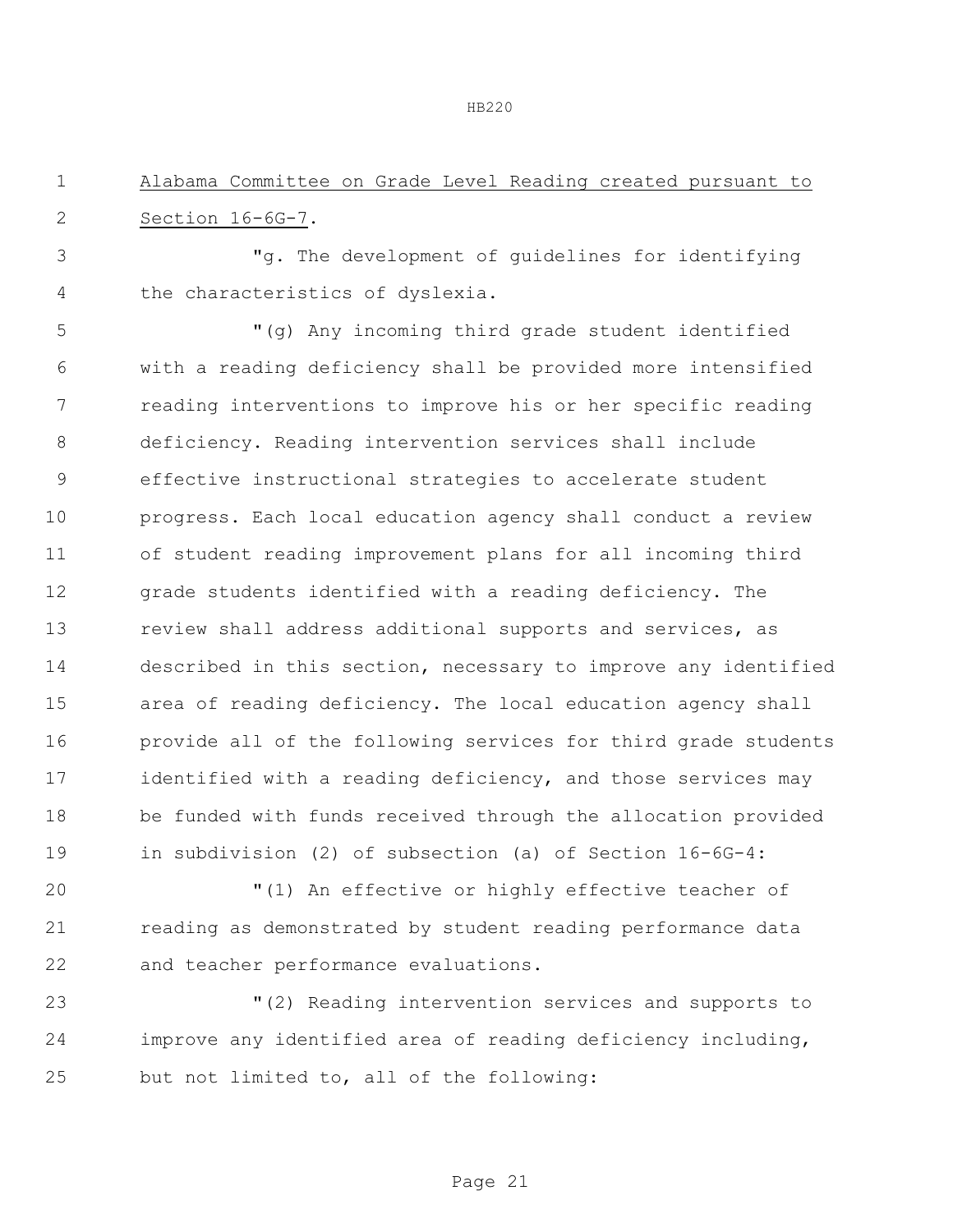|--|--|

| $\mathbf 1$  | "a. Additional instructional time devoted to                   |
|--------------|----------------------------------------------------------------|
| $\mathbf{2}$ | scientifically based and evidence based reading instruction    |
| 3            | and intervention.                                              |
| 4            | "b. The use of evidence based reading strategies or            |
| 5            | programs, or both, that have been vetted and approved by the   |
| 6            | State Superintendent of Education and the task force           |
| 7            | established under subsection (a) of Section 16-6G-3, that have |
| 8            | demonstrated proven results in accelerating student reading    |
| $\mathsf 9$  | achievement within the same school year.                       |
| 10           | "c. Daily targeted small group reading intervention            |
| 11           | based on student need.                                         |
| 12           | "d. Explicit and systematic instruction with more              |
| 13           | detailed explanations, more extensive opportunities for guided |
| 14           | practice, and more opportunities for error correction and      |
| 15           | feedback.                                                      |
| 16           | "e. Frequent monitoring of the progress of the                 |
| 17           | reading skills of each student throughout the school year and  |
| 18           | adjusting instruction according to student need.               |
| 19           | "(3) Before school or after school, or both,                   |
| 20           | supplemental evidence-based reading intervention delivered by  |
| 21           | a teacher or tutor with specialized reading training.          |
| 22           | "(4) A read at home plan, including participation in           |
| 23           | parent training workshops or regular parent guided home        |
| 24           | reading activities.                                            |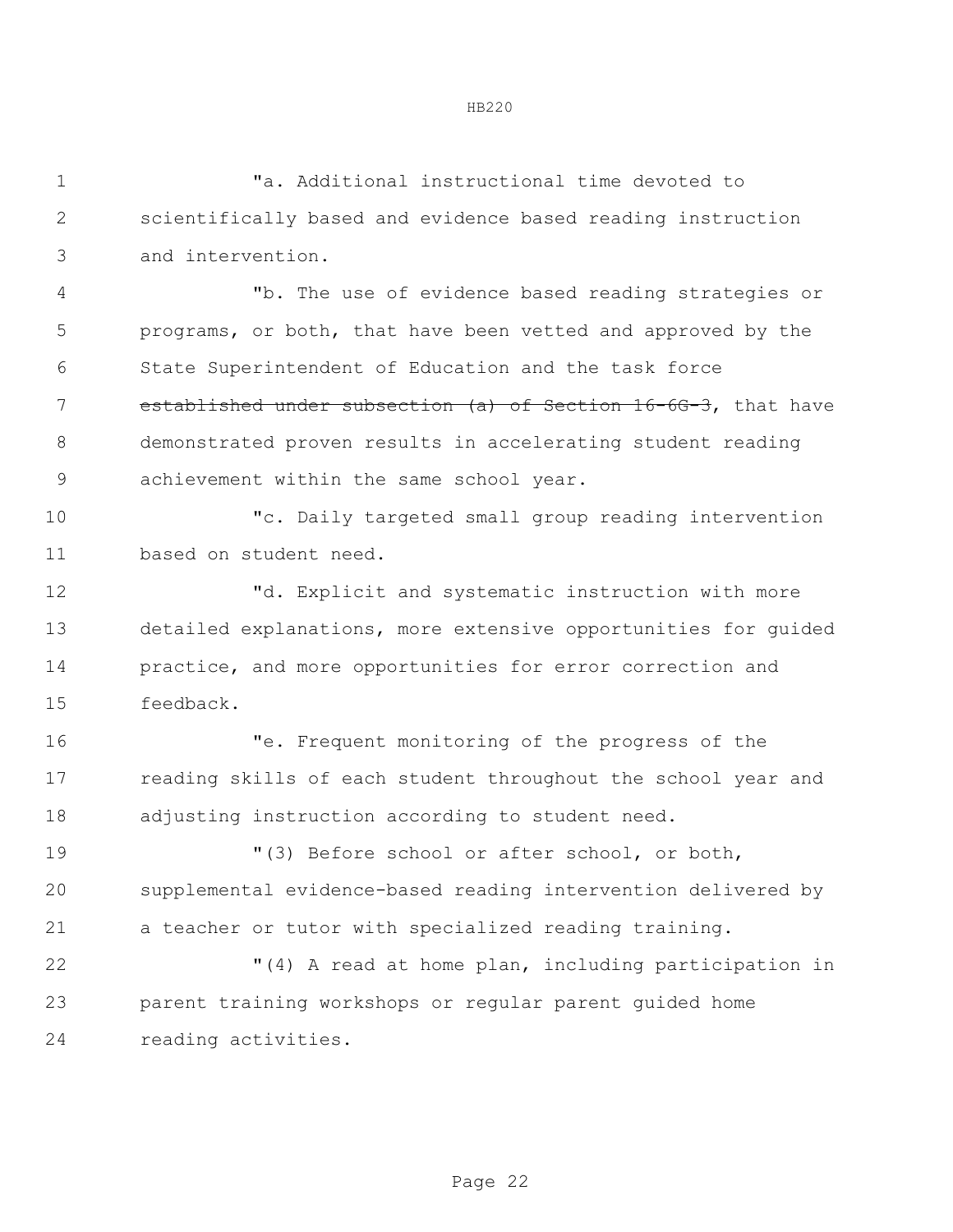"(h) Commencing with the 2021-2022 2022-2023 2021-2022 school year, third grade students shall demonstrate sufficient reading skills for promotion to fourth grade. Students shall be provided all of the following options to demonstrate sufficient reading skills for promotion to fourth grade, and the State Superintendent of Education shall provide guidelines for the implementation of this subsection:

 $\blacksquare(1)$  Scoring above the <del>lowest achievement level</del> cut score, as determined by rule of the State Board of Education, on a board-approved assessment in reading as provided in Section 16-6G-3.

 $(2)$  Earning an acceptable score on an alternative a supplemental standardized reading assessment as determined and 14 approved by the State Superintendent of Education State Board of Education.

 "(3) Demonstrating mastery of third grade minimum essential state reading standards as evidenced by a student reading portfolio. The State Superintendent of Education and 19 the task force established under subsection (a) of Section 16-6G-3 shall establish criteria for minimum essential standards and the student reading portfolios and a definition of what constitutes mastery of all third grade state reading standards.

 "(i) If a student does not demonstrate sufficient reading skills on one of the three options listed in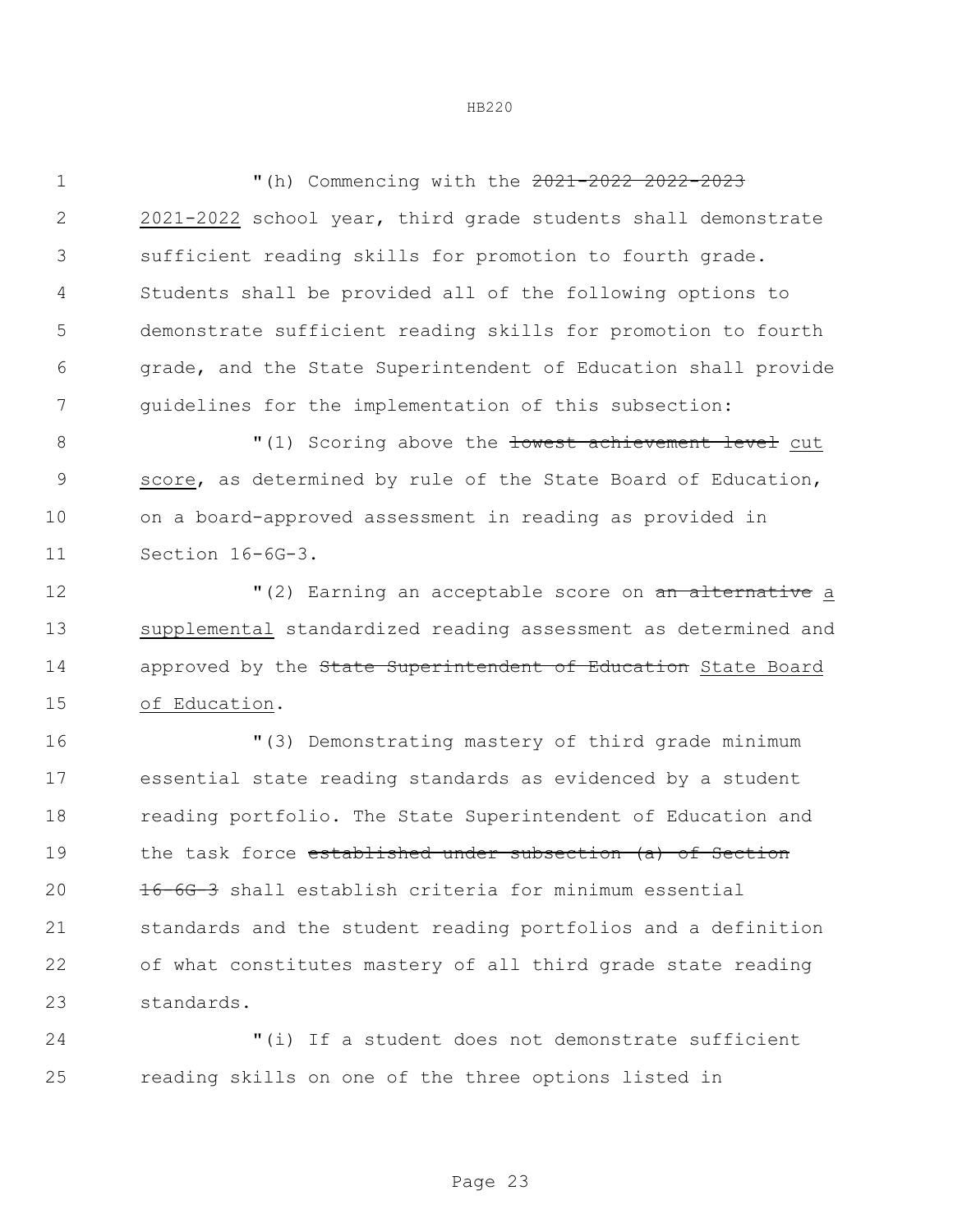subsection (h) and does not qualify for a good cause exemption, the student may not be promoted to fourth grade. 3 Students with disabilities whose findividual Individualized Education Plan indicates that participation in the statewide assessment program is not appropriate, consistent with state law, are automatically exempt from the three options listed in 7 subsection (h). automatically exempt from demonstrating sufficient reading skills outlined in this chapter in order to achieve promotion.

 "(j) A local education agency may only exempt students from mandatory retention, as provided in subsection (i), for good cause. A student who is promoted to fourth grade with a good cause exemption shall continue to receive intensive reading intervention that includes specific reading strategies prescribed in the individual reading improvement 16 plan of the student until the deficiency is improved. The local education agency shall assist schools and teachers with the implementation of reading strategies that research has shown to be successful in improving reading among students with reading difficulties. Good cause exemptions shall be limited to the following:

 "(1) Students with disabilities whose Individual Education Plan indicates that participation in the statewide assessment program is not appropriate, consistent with state  $25 \frac{1}{20}$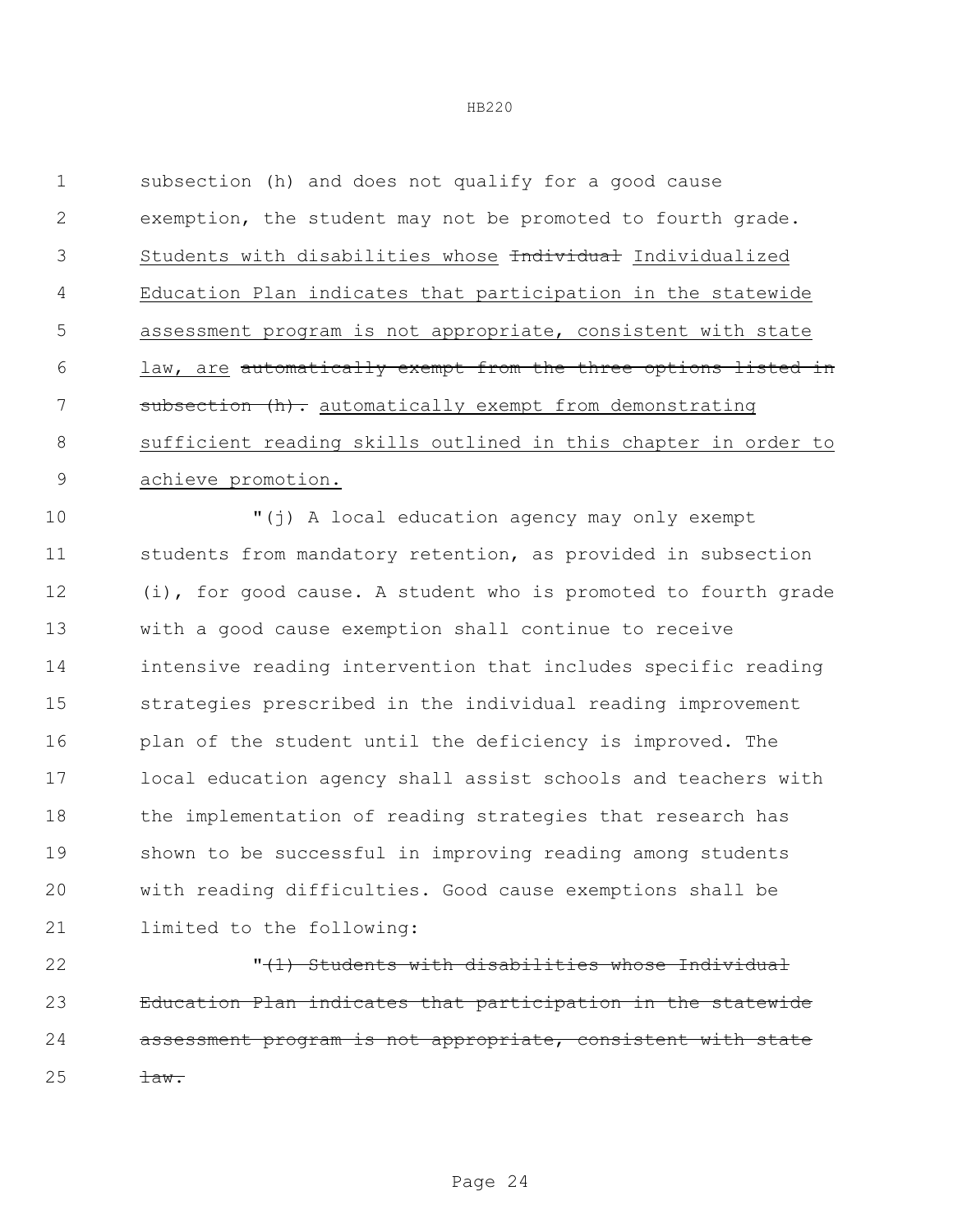$\sqrt{(2)(1)}$  Students identified as English language 2 learners who have had less than two three years of instruction in English as a second language.  $\sqrt{(3)}$ (2) Students with disabilities who participate in the statewide English language arts reading assessment and who have an Individual Education Plan or a Section 504 plan that reflects that the student has received intensive reading intervention for more than two years and who still 9 demonstrates a deficiency in reading and or was previously 10 retained in kindergarten, first grade, second grade, or third 11 grade.

 $\sqrt{(4)}$ (3) Students who have received intensive reading intervention for two or more years and who still demonstrate a deficiency in reading and who were previously retained in 15 kindergarten, first grade, or second grade, or third grade for 16 a total of two years. No student shall be retained more than once in the third grade.

18 "(k) No student shall be retained more than twice in 19 kindergarten through third grade.

 "(l) A request to exempt a student from the mandatory retention requirement using one of the good cause exemptions listed in subsection (j) shall be made consistent with the following:

24 "(1) Documentation shall be submitted to the school 25 principal from the teacher of the student that indicates that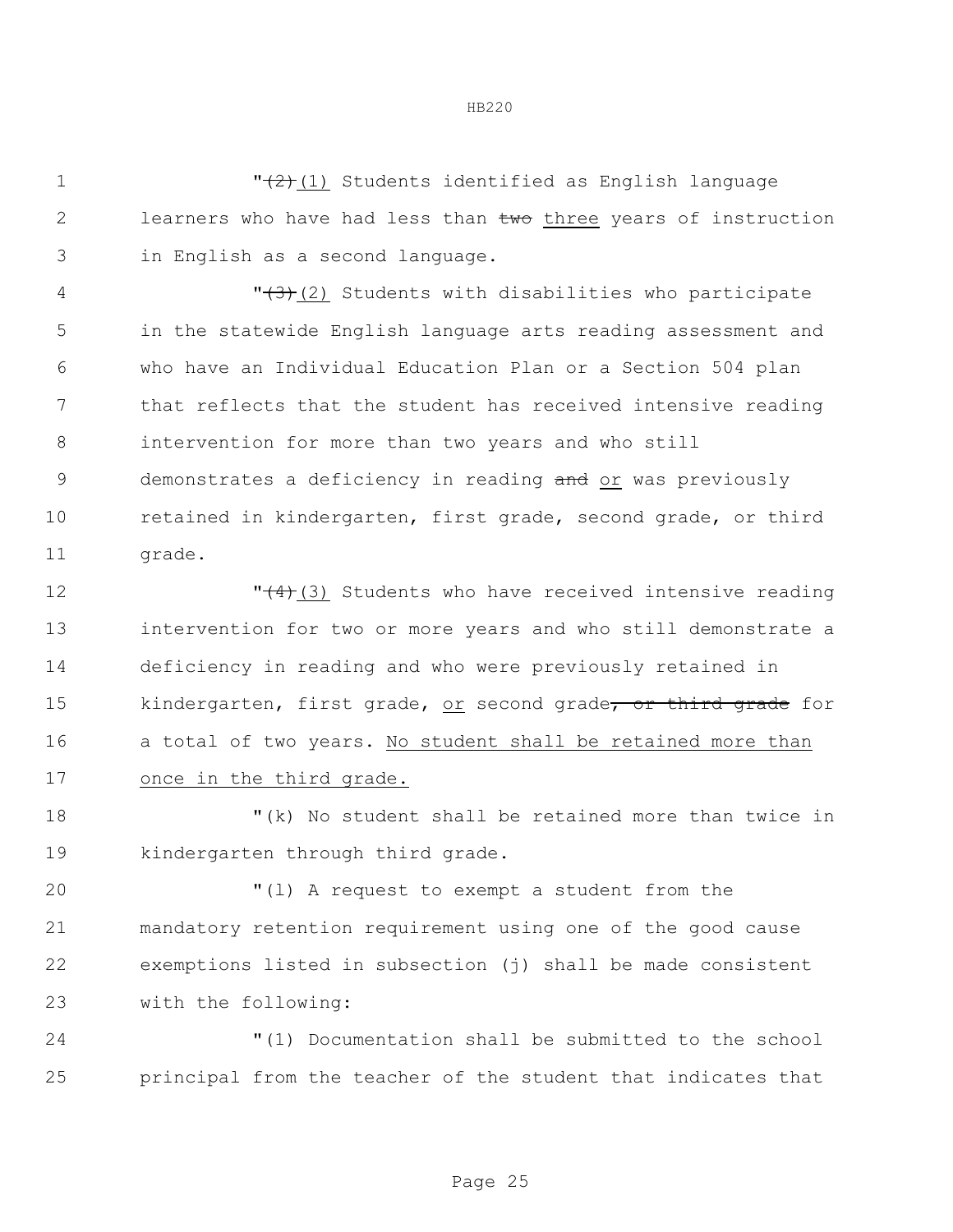the promotion of the student is appropriate. Documentation shall include a statement identifying which good cause exemption is requested, as well as the existing reading improvement plan or Individual Education Plan of the student, as applicable.

 "(2) The school principal shall review the recommendation of the teacher, determine if the student meets one of the good cause exemptions, and shall make his or her determination in writing to the local superintendent of education. The local superintendent of education, in writing, shall approve or reject the recommendation of the school principal.

 "(3) The local education agency shall assist schools under its jurisdiction in providing written notification to the parent of any student who is retained in third grade for not achieving the reading level required for promotion. Notice shall clearly state the reasons why the student is not eligible for a good cause exemption and shall include a description of the proposed interventions and supports that shall be provided to the student to improve any identified area of reading deficiency during the retained year.

 "(4) There shall be established at each school, as applicable, an intensive acceleration for any student retained in third grade. In addition to the criteria established in subdivisions (1) to (4), inclusive, of subsection (g), the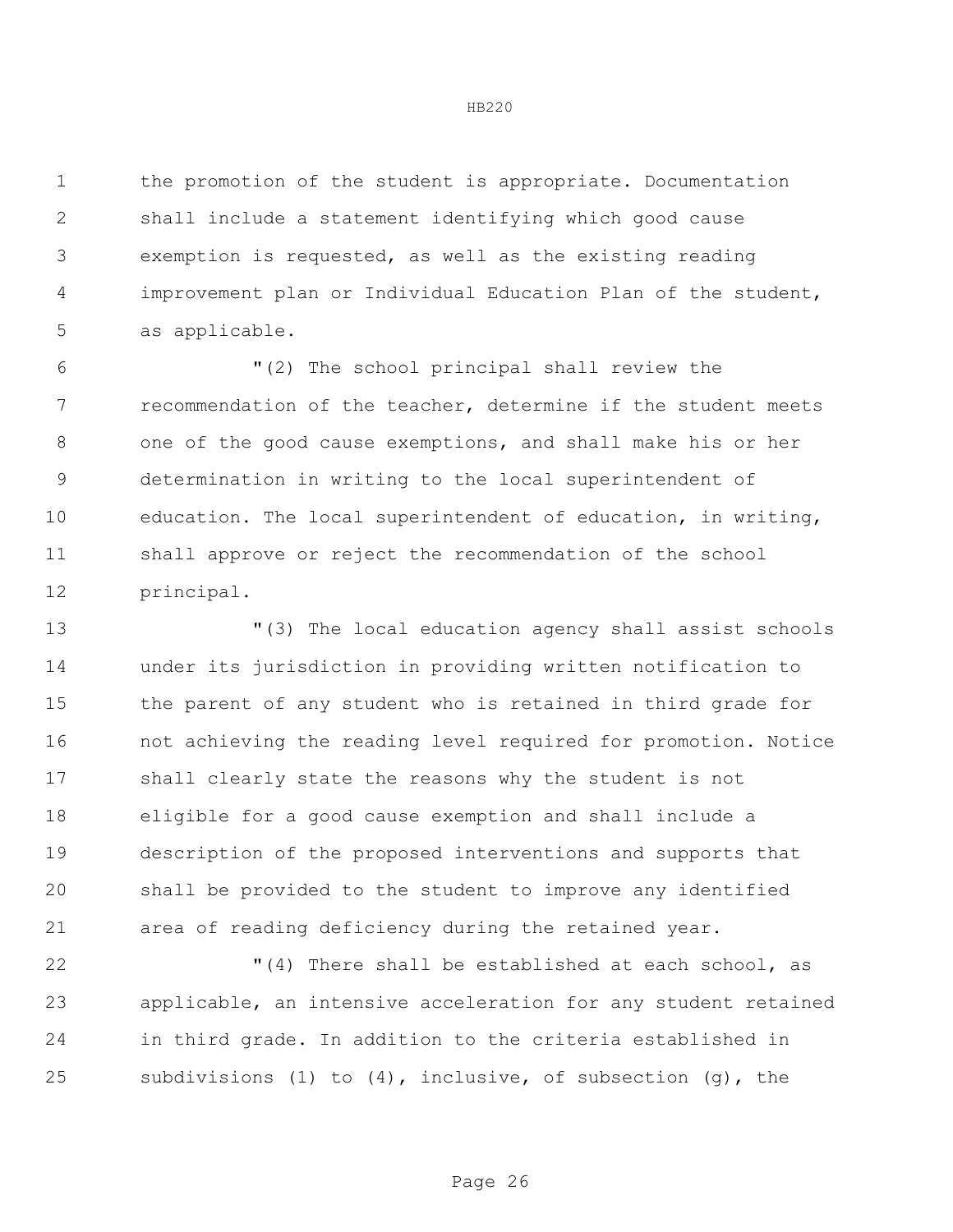intensive acceleration shall be taught by a highly effective teacher of reading who has received training in the science of reading and multisensory language instruction, as demonstrated by student reading performance data and teacher performance evaluations; shall have a reduced teacher-student ratio; and shall provide explicit and systematic reading instruction and intervention for the majority of student contact time each day.

 "(m) Annually, on or before September 30, each local education agency shall report in writing to the State Superintendent of Education the following information on the previous school year:

 "(1) By grade, the number and percentage of all K-3 students identified with a reading deficiency on a State Department of Education approved reading assessment.

 "(2) By grade, the number and percentage of students screened for dyslexia characteristics, the number and percentage of students identified as demonstrating the characteristics of dyslexia and receiving dyslexia specific intervention, and the name of the dyslexia specific intervention being provided.

 "(3) By grade, the number and percentage of all K-3 students performing on grade level or above on a State Board of Education approved reading assessment.

Page 27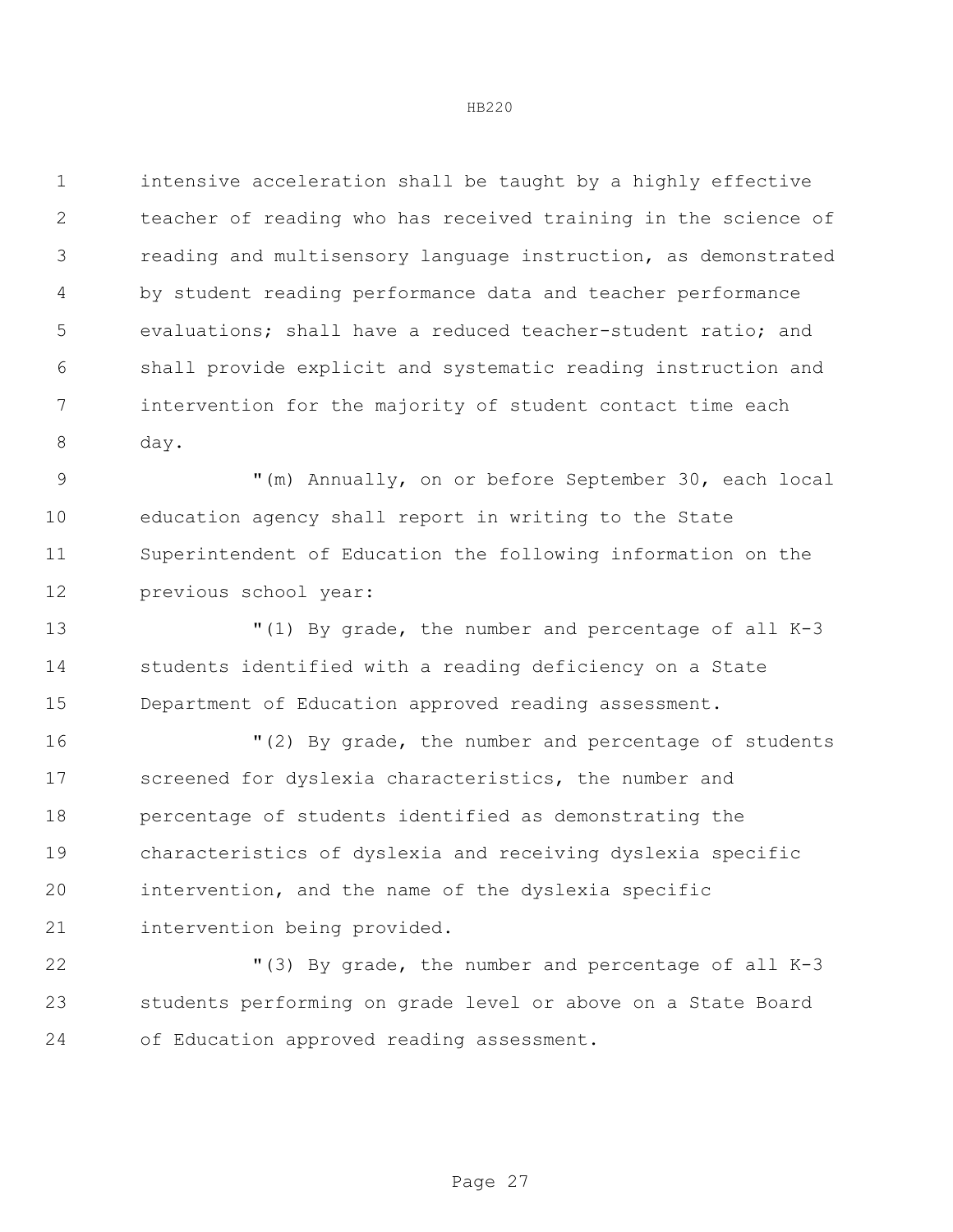| $\mathbf 1$    | "(4) The total number and percentage of students               |  |  |  |
|----------------|----------------------------------------------------------------|--|--|--|
| $\overline{2}$ | starting third grade with a reading deficiency, which shall    |  |  |  |
| 3              | include the specific area of reading deficiency.               |  |  |  |
| 4              | "(5) The total number and percentage of third grade            |  |  |  |
| 5              | students who started third grade with a reading deficiency but |  |  |  |
| 6              | completed third grade on grade level as determined by the      |  |  |  |
| 7              | third grade state standardized assessment in reading.          |  |  |  |
| 8              | "(6) By grade, the total number and percentage of              |  |  |  |
| $\mathcal{G}$  | eligible K-3 students who attended the Alabama Summer          |  |  |  |
| 10             | Achievement Program or other mandatory summer reading camp.    |  |  |  |
| 11             | "(7) By grade, pre- and post-Alabama Summer                    |  |  |  |
| 12             | Achievement Program reading assessment scores and other        |  |  |  |
| 13             | mandatory summer camp data.                                    |  |  |  |
| 14             | "(8) By grade, the number and percentage of all                |  |  |  |
| 15             | students retained in grades K-3.                               |  |  |  |
| 16             | "(9) The total number and percentage of students in            |  |  |  |
| 17             | third grade who demonstrated sufficient reading skills for     |  |  |  |
| 18             | promotion on the alternative reading assessment.               |  |  |  |
| 19             | "(10) The total number and percentage of students in           |  |  |  |
| 20             | third grade who were promoted for good cause, by each category |  |  |  |
| 21             | of good cause specified in subsection (j).                     |  |  |  |
| 22             | "(11) In succeeding years, the performance of                  |  |  |  |
| 23             | students promoted with a good cause on the state standardized  |  |  |  |
| 24             | assessment in reading.                                         |  |  |  |
|                |                                                                |  |  |  |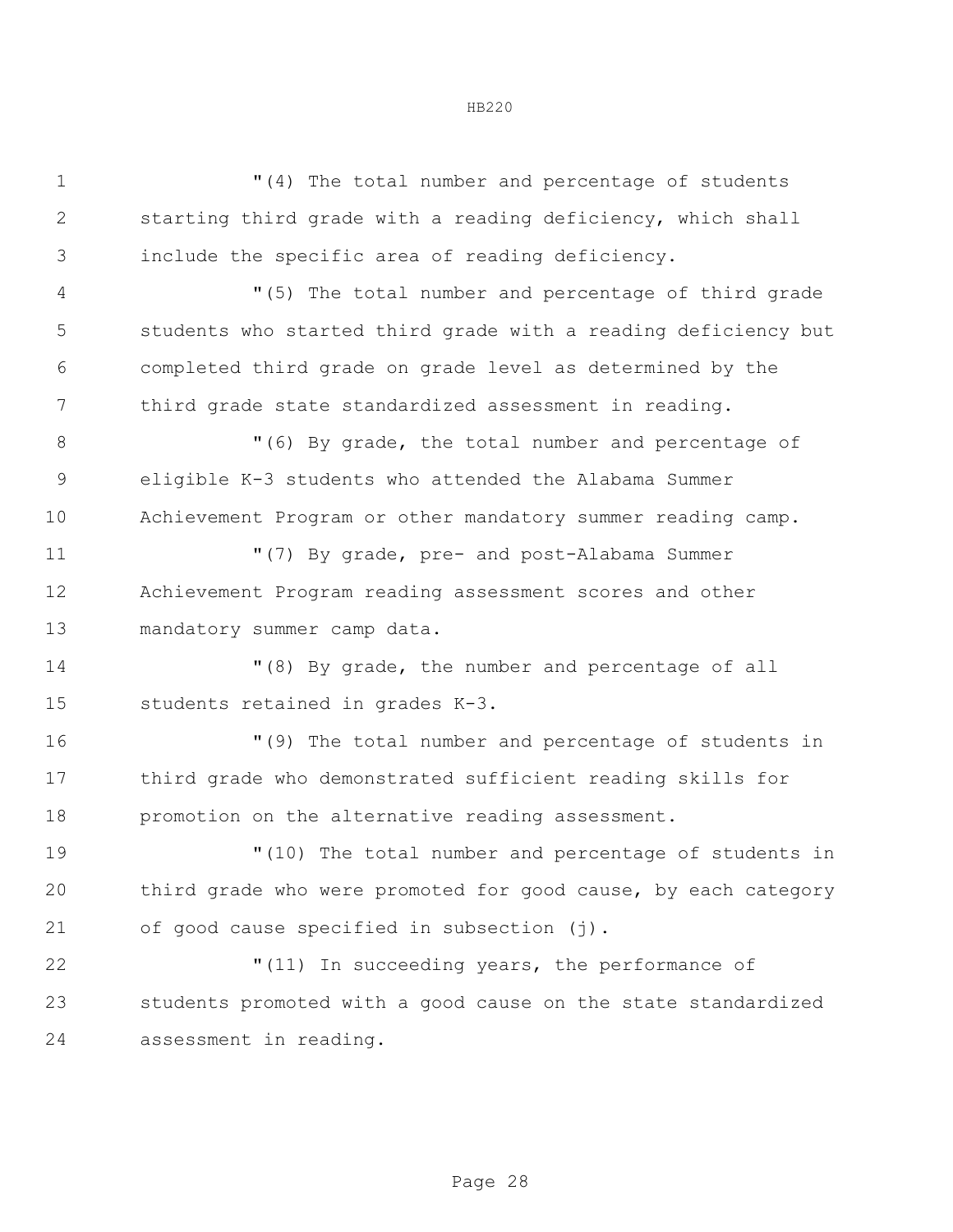"(12) By school, the number of teachers who are participating in or have completed professional development in the science of reading and who hold advanced certifications in those areas.

 "(13) By school, the number of teachers who have completed training in dyslexia awareness, multisensory strategies, and satisfy the definition of a dyslexia interventionist as defined by rule of the State Board of Education.

 "(n) The State Superintendent of Education shall establish a uniform format for local school systems to use in reporting the information required by subsection (m). The format shall be developed with input from local education agencies and shall be provided to each local education agency no later than 90 days before the annual due date. Annually, on or before December 1, the State Superintendent of Education shall compile the information received from the local education agencies into state level summary information and **report the information to the State Board of Education, the**  public, the Governor, the Lieutenant Governor, the President Pro Tempore of the Senate, the Speaker of the House of 22 Representatives, and the Chairs of the House Ways and Means Education Committee and Senate Finance and Taxation Education Committee, the task force, and the Alabama Committee on Grade Level Reading created pursuant to Section 16-6G-7.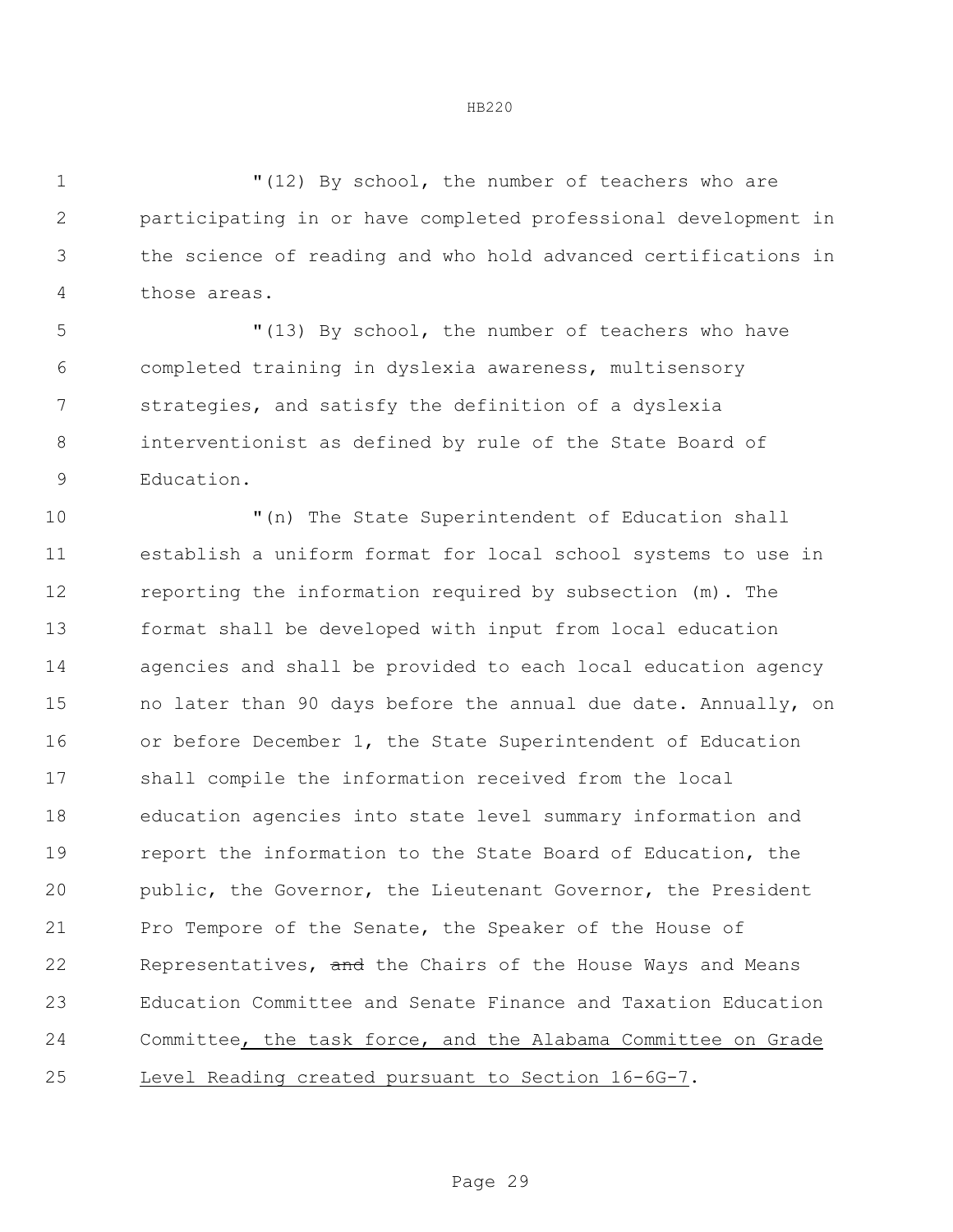**1 1**  $(1)$  The State Superintendent of Education and the task force established under subsection (a) of Section 16-6G-3 Alabama Committee on Grade Level Reading created pursuant to Section 16-6G-7 shall establish recommend annual reading growth and proficiency targets based on the information required to be reported to the superintendent in subsection (m).

 "(2) Of the funds allocated to the Alabama Reading Initiative pursuant to subdivision (6) of subsection (a) of Section 16-6G-4 for state administration, the State Superintendent of Education may allocate such sums as he or she deems appropriate to establish an Alabama Reading Initiative Incentive Program that shall distribute monetary incentives to schools based on a formula, approved by the State Superintendent of Education with the Alabama Committee on Grade Level Reading created in Section 16-6G-7, that shall factor the size and geography of the school, reading growth 18 and proficiency, and the composition of student subgroups."

 Section 2. This act shall become effective immediately following its passage and approval by the Governor, or its otherwise becoming law.